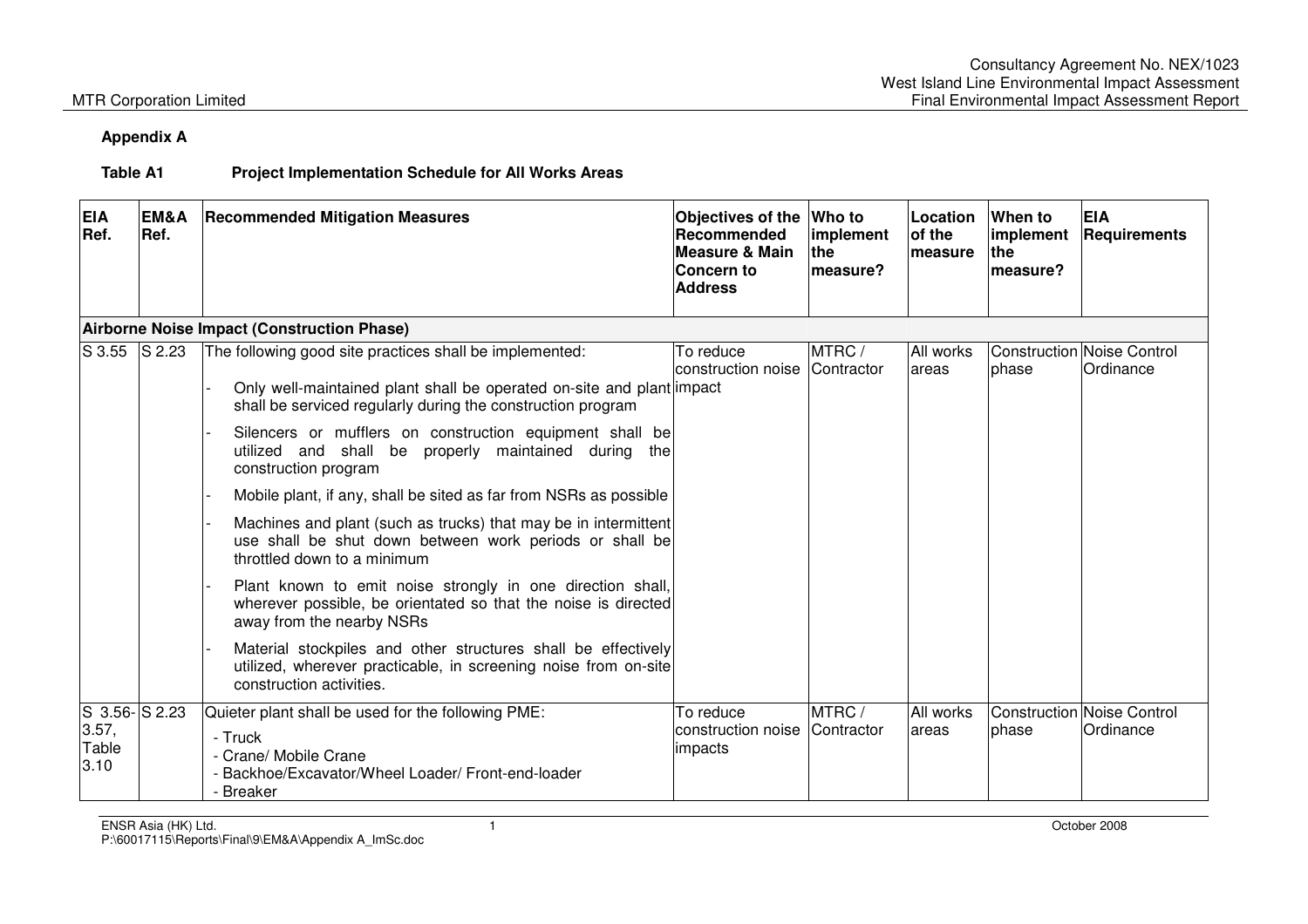| <b>EIA</b><br>Ref.    | EM&A<br>Ref. | <b>Recommended Mitigation Measures</b>                                                                                                                                                                                                                                                                                                                                                                                                                                                                                                                                                                                                                        | Objectives of the<br>Recommended<br><b>Measure &amp; Main</b><br><b>Concern to</b><br><b>Address</b> | Who to<br>implement<br>the<br>measure? | Location<br>of the<br>measure                                                                                  | When to<br>implement<br>the<br>measure? | <b>EIA</b><br>Requirements                     |
|-----------------------|--------------|---------------------------------------------------------------------------------------------------------------------------------------------------------------------------------------------------------------------------------------------------------------------------------------------------------------------------------------------------------------------------------------------------------------------------------------------------------------------------------------------------------------------------------------------------------------------------------------------------------------------------------------------------------------|------------------------------------------------------------------------------------------------------|----------------------------------------|----------------------------------------------------------------------------------------------------------------|-----------------------------------------|------------------------------------------------|
| S 3.58-S 2.23<br>3.59 |              | - Concrete Mixer Truck<br>- Pokers, vibratory, hand held<br>- Pile Extractor<br>- Roller, vibratory<br>- Asphalt Paver<br>- Hydraulic Breaker<br>- Pile Rig<br>- Crawler Crane<br>- Sheet Pilling Machine/ Piling, Hydraulic<br>Movable noise barrier shall be used for the following PME where<br>practicable:<br>- Breaker<br>- Mini Backhoe<br>- Generator, super silenced<br>- Backhoe<br>- Crane<br>- Poker, vibratory, hand-held<br>- Hydraulic Breaker<br>- Wheel Loader<br>- Crusher<br>- Hand Held Breaker<br>- Compressor<br>- Grout Plant<br>- Grout Mixer<br>- Concrete Pump<br>- Excavator<br>- Lorry Crane<br>- Mobile Crane<br>- Crawler Crane | To reduce<br>construction noise<br>impacts                                                           | MTRC/<br>Contractor                    | Works<br>areas A,<br>C, D, H, I,<br>J, J1, L1,<br>M1, N1,<br>M3, O1,<br>O <sub>2</sub> and<br>O <sub>3</sub> . | phase                                   | <b>Construction Noise Control</b><br>Ordinance |
| S 3.60                | $S$ 2.23     | Noise enclosure/acoustic shed shall be used for the following PME To reduce<br>where practicable:                                                                                                                                                                                                                                                                                                                                                                                                                                                                                                                                                             | construction noise                                                                                   | MTRC/<br>Contractor                    | All works<br>areas                                                                                             | phase                                   | <b>Construction Noise Control</b><br>Ordinance |

P:\60017115\Reports\Final\9\EM&A\Appendix A\_ImSc.doc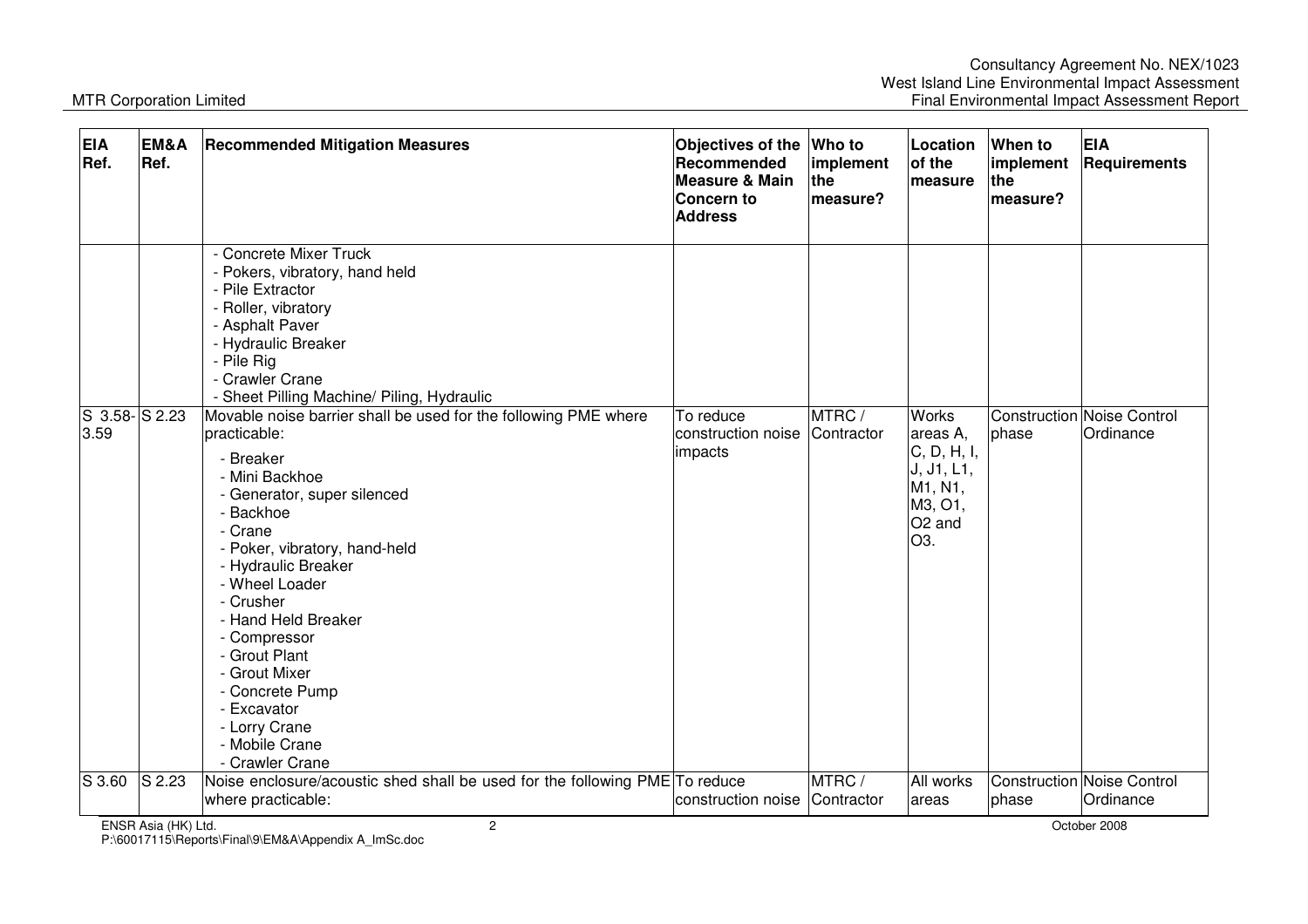| <b>EIA</b><br>Ref. | EM&A<br>Ref. | <b>Recommended Mitigation Measures</b>                                                                                                                                                                                                                                                                                                      | Objectives of the<br>Recommended<br><b>Measure &amp; Main</b><br>Concern to<br><b>Address</b> | Who to<br>implement<br>the<br>measure? | Location<br>of the<br>measure                                                                                | When to<br>implement<br>the<br>measure? | <b>EIA</b><br>Requirements                     |
|--------------------|--------------|---------------------------------------------------------------------------------------------------------------------------------------------------------------------------------------------------------------------------------------------------------------------------------------------------------------------------------------------|-----------------------------------------------------------------------------------------------|----------------------------------------|--------------------------------------------------------------------------------------------------------------|-----------------------------------------|------------------------------------------------|
|                    |              | - Air Compressor<br>- Concrete Pump<br>- Shotcrete Pump<br>- Hand Held Breaker<br>- Grout Pump<br>- Concrete Corer                                                                                                                                                                                                                          | impacts                                                                                       |                                        |                                                                                                              |                                         |                                                |
| S 3.61             | $S$ 2.23     | Acoustic Enclosure shall be used for enclosing the rock drill as fully To reduce<br>as possible.                                                                                                                                                                                                                                            | construction noise<br>impacts                                                                 | MTRC/<br>Contractor                    | <b>Works</b><br>areas H,<br>N <sub>1</sub> and M                                                             | phase                                   | <b>Construction Noise Control</b><br>Ordinance |
| S 3.62             | S 2.23       | Noise insulating cover shall be used to cover the following PME:<br>- Breaker<br>- Backhoe<br>- Water pump, submersible (electric)<br>- Crawler mounted rock drill trucks<br>- Rock drill<br>- Air compressor<br>- Electric Winch<br>- Concrete pump<br>- Poker, vibratory, hand-held<br>- Hand Held Breaker<br>- Crane<br>- Shotcrete pump | To reduce<br>construction noise<br>impacts                                                    | MTRC/<br>Contractor                    | <b>Works</b><br>areas J1,<br>N1, M1<br>and M3                                                                | phase                                   | Construction Noise Control<br>Ordinance        |
| S 3.63             | S 2.23       | Silencer shall be used for the ventilation fan                                                                                                                                                                                                                                                                                              | To reduce<br>construction noise<br>impacts                                                    | MTRC/<br>Contractor                    | <b>Works</b><br>areas MA, phase<br>A, C, D,<br>G, H, I, J,<br>J1, J2, J3,<br>L1, M, M1,<br>M3, N1,<br>O1, O2 |                                         | Construction Noise Control<br>Ordinance        |

ENSR Asia (HK) Ltd. 3 October 2008 P:\60017115\Reports\Final\9\EM&A\Appendix A\_ImSc.doc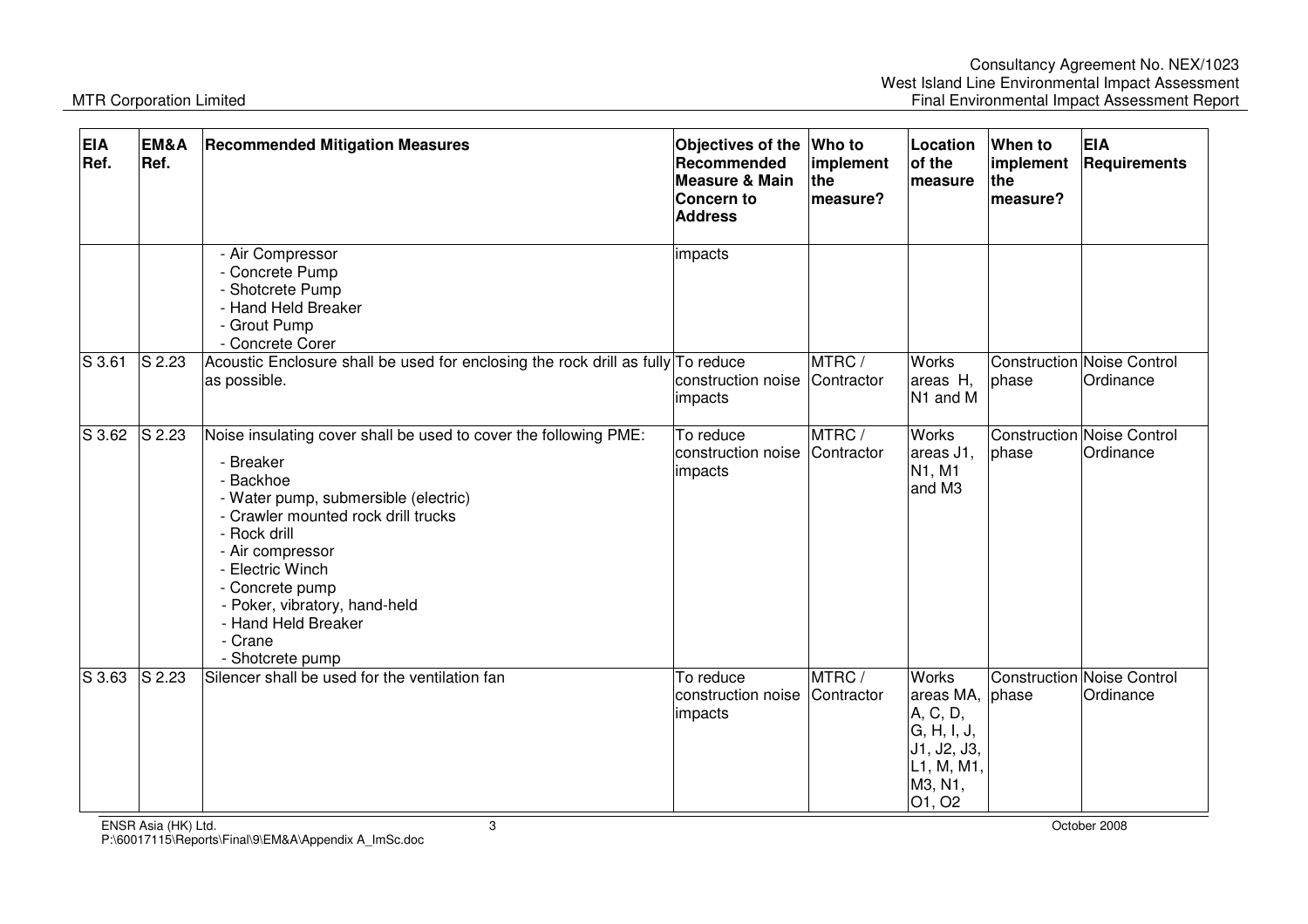| <b>EIA</b><br>Ref.                                   | EM&A<br>Ref.                 | <b>Recommended Mitigation Measures</b>                                                                                                                                                                                                                                            | Objectives of the Who to<br>Recommended<br><b>Measure &amp; Main</b><br>Concern to<br><b>Address</b> | implement<br><b>the</b><br>measure? | Location<br>of the<br>measure                                                                                        | <b>When to</b><br>implement<br><b>the</b><br>measure?                                                     | <b>EIA</b><br>Requirements                     |
|------------------------------------------------------|------------------------------|-----------------------------------------------------------------------------------------------------------------------------------------------------------------------------------------------------------------------------------------------------------------------------------|------------------------------------------------------------------------------------------------------|-------------------------------------|----------------------------------------------------------------------------------------------------------------------|-----------------------------------------------------------------------------------------------------------|------------------------------------------------|
|                                                      |                              |                                                                                                                                                                                                                                                                                   |                                                                                                      |                                     | and O <sub>3</sub> .                                                                                                 |                                                                                                           |                                                |
| S 3.64                                               | $S$ 2.23                     | Noise insulating fabric shall be applied where practicable to cover To reduce<br>the following PME:<br>- Pile Rig<br>- Drill rig<br>- Pile Extractor<br>- Power Rammer<br>- Pilling, earth auger<br>- Piling, hydraulic<br>- Sheet Piling Machine                                 | construction noise<br>impacts                                                                        | MTRC/<br>Contractor                 | <b>Works</b><br>areas MA, phase<br>C, D, G,<br>H, I, J, J1,<br>J2, J3, L1,<br>M, M1,<br>M3, N1,<br>01, 02<br>and O3. |                                                                                                           | Construction Noise Control<br>Ordinance        |
| $S$ 3.65                                             | $\overline{\mathsf{S}}$ 2.23 | Use of "Noise Control Curtain" - a noise insulating fabric to be To reduce<br>mounted on the steel scaffold erected on the buildings to be construction noise<br>demolished to an extent such that the line of sight between the impacts<br>noise source and NSR would be blocked |                                                                                                      | MTRC/<br>Contractor                 | <b>Works</b><br>area A                                                                                               | Phase $-$<br>during the<br>demolition<br>of Block A &<br>C of<br>Kennedy<br>Town Ex-<br>Police<br>Quarter | <b>Construction Noise Control</b><br>Ordinance |
| $S$ 3.67- $S$ 2.23<br>3.70,<br>Figure<br>3.17<br>and |                              | Temporary noise barriers shall be erected at the works areas of To reduce<br>West of KET Station and SYP Entrance A1 & A2.                                                                                                                                                        | construction noise<br>impacts                                                                        | MTRC/<br>Contractor                 | <b>Works</b><br>areas C<br>and N1                                                                                    | phase                                                                                                     | <b>Construction Noise Control</b><br>Ordinance |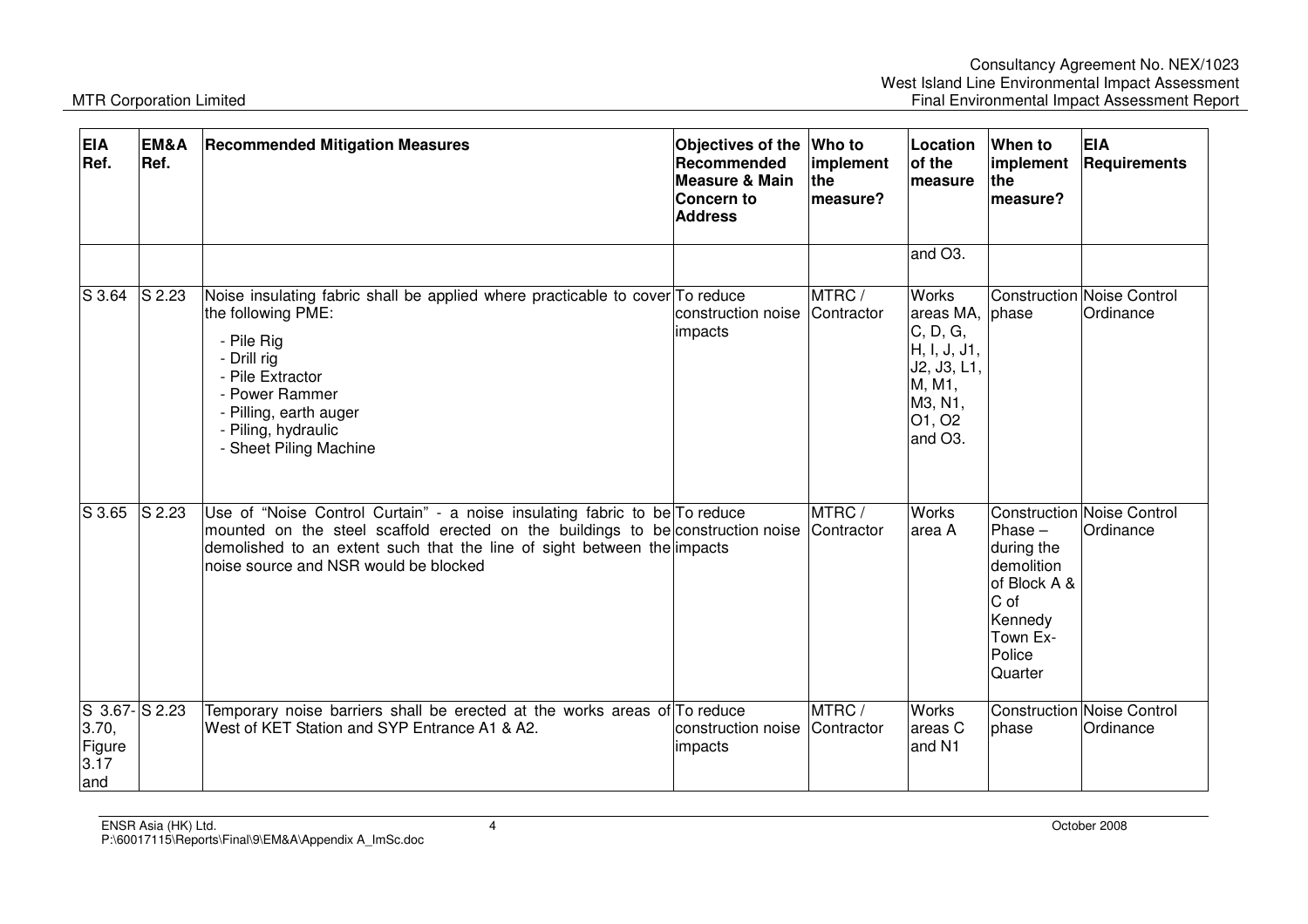| <b>EIA</b><br>Ref.      | EM&A<br>Ref.        | <b>Recommended Mitigation Measures</b>                                                                                                                                                               | Objectives of the<br>Recommended<br><b>Measure &amp; Main</b><br>Concern to<br><b>Address</b> | Who to<br>implement<br>the<br>measure? | Location<br>of the<br>measure                                                                                                                     | <b>When to</b><br>implement<br>the<br>measure? | <b>EIA</b><br>Requirements              |
|-------------------------|---------------------|------------------------------------------------------------------------------------------------------------------------------------------------------------------------------------------------------|-----------------------------------------------------------------------------------------------|----------------------------------------|---------------------------------------------------------------------------------------------------------------------------------------------------|------------------------------------------------|-----------------------------------------|
| 3.18.                   |                     |                                                                                                                                                                                                      |                                                                                               |                                        |                                                                                                                                                   |                                                |                                         |
| S 3.71                  | S 2.23              | Decking over would be provided to cover the excavation area.                                                                                                                                         | To reduce<br>construction noise<br>impacts                                                    | MTRC/<br>Contractor                    | <b>Works</b><br>areas J,<br>J3, G and<br>L1                                                                                                       | phase                                          | Construction Noise Control<br>Ordinance |
| S3.72                   | $\overline{S}$ 2.23 | Full enclosure of entire works area                                                                                                                                                                  | To reduce<br>construction noise<br>impacts                                                    | MTRC/<br>Contractor                    | Works<br>area J2                                                                                                                                  | Phase<br>(after piling<br>IS<br>completed)     | Construction Noise Control<br>Ordinance |
| $S3.73 - S2.23$<br>3.74 |                     | Use of concrete crusher instead of hydraulic breaker                                                                                                                                                 | To reduce<br>construction noise<br>impacts                                                    | MTRC/<br>Contractor                    | <b>Works</b><br>area J2,<br>M <sub>1</sub> and<br>МЗ                                                                                              | Phase                                          | Construction Noise Control<br>Ordinance |
|                         |                     | Airborne Noise Impact (Operation Phase)                                                                                                                                                              |                                                                                               |                                        |                                                                                                                                                   |                                                |                                         |
| 3.51,<br>Table<br>3.9   | B                   | S 3.50- Appendix The maximum permissible sound power levels (Max SWLs) for the<br>fixed plant shall be complied with during the selection of equipment noise criteria of<br>and mitigation measures. | To comply with the MTRC /<br>Noise Control<br>Ordinance                                       | Contractor                             | Vent<br>shafts and operation<br>chiller<br>plants at<br>KET<br>Station,<br><b>UNI</b><br>Entrance<br>C <sub>1</sub> and<br><b>SYP</b><br>Entrance | Design and<br>phases                           | Noise Control<br>Ordinance              |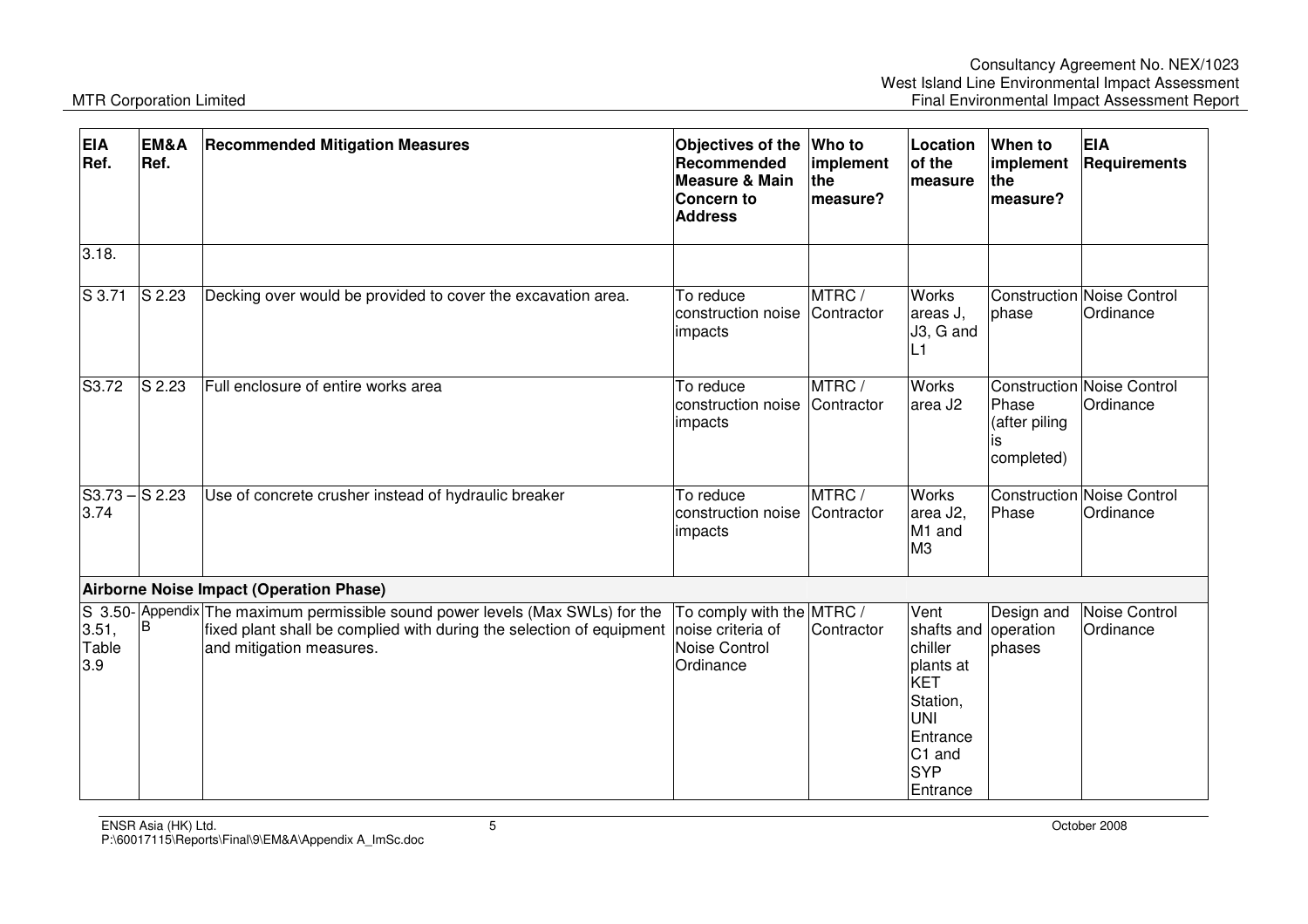| <b>EIA</b><br>Ref. | EM&A<br>Ref. | <b>Recommended Mitigation Measures</b>                                                                                                                                                                                                                                                                                                                                                                                                                                                                                                                                                                                                                                 | Objectives of the<br>Recommended<br><b>Measure &amp; Main</b><br>Concern to<br><b>Address</b> | Who to<br>implement<br><b>the</b><br>measure? | Location<br>of the<br>lmeasure                                                                                                                                                                                                               | When to<br>implement<br>lthe<br>measure? | <b>EIA</b><br><b>Requirements</b> |
|--------------------|--------------|------------------------------------------------------------------------------------------------------------------------------------------------------------------------------------------------------------------------------------------------------------------------------------------------------------------------------------------------------------------------------------------------------------------------------------------------------------------------------------------------------------------------------------------------------------------------------------------------------------------------------------------------------------------------|-----------------------------------------------------------------------------------------------|-----------------------------------------------|----------------------------------------------------------------------------------------------------------------------------------------------------------------------------------------------------------------------------------------------|------------------------------------------|-----------------------------------|
|                    |              |                                                                                                                                                                                                                                                                                                                                                                                                                                                                                                                                                                                                                                                                        |                                                                                               |                                               | C, and<br>vent<br>shafts at<br>KET Ex-<br>Police<br>Quarter,<br>UNI Vent<br>Shaft-Y<br>and SYP<br>Entrance<br>A1&A2.                                                                                                                         |                                          |                                   |
| $S$ 3.77           | Α            | Appendix The following shall be considered as far as possible in the detailed<br>design of fixed plant:<br>Choose quieter plant such as those which have been<br>effectively silenced.<br>Include noise levels specification when ordering new plant<br>(including chiller and E/M equipment).<br>Locate fixed plant/louver away from any NSRs as far as<br>practicable.<br>Locate fixed plant in walled plant rooms or in specially<br>designed enclosures.<br>Locate noisy machines in a basement or a completely separate<br>building.<br>Install direct noise mitigation measures including silencers,<br>acoustic louvers and acoustic enclosure where necessary. | To comply with the MTRC /<br>noise criteria of<br>Noise Control<br>Ordinance                  | Contractor                                    | Vent<br>shafts and<br>chiller<br>plants at<br><b>KET</b><br>Station,<br><b>UNI</b><br>Entrance<br>C <sub>1</sub> and<br><b>SYP</b><br>Entrance<br>C, and<br>vent<br>shafts at<br>KET Ex-<br>Police<br>Quarter,<br><b>UNI Vent</b><br>Shaft-Y | Design and<br>operation<br>phases        | <b>Noise Control</b><br>Ordinance |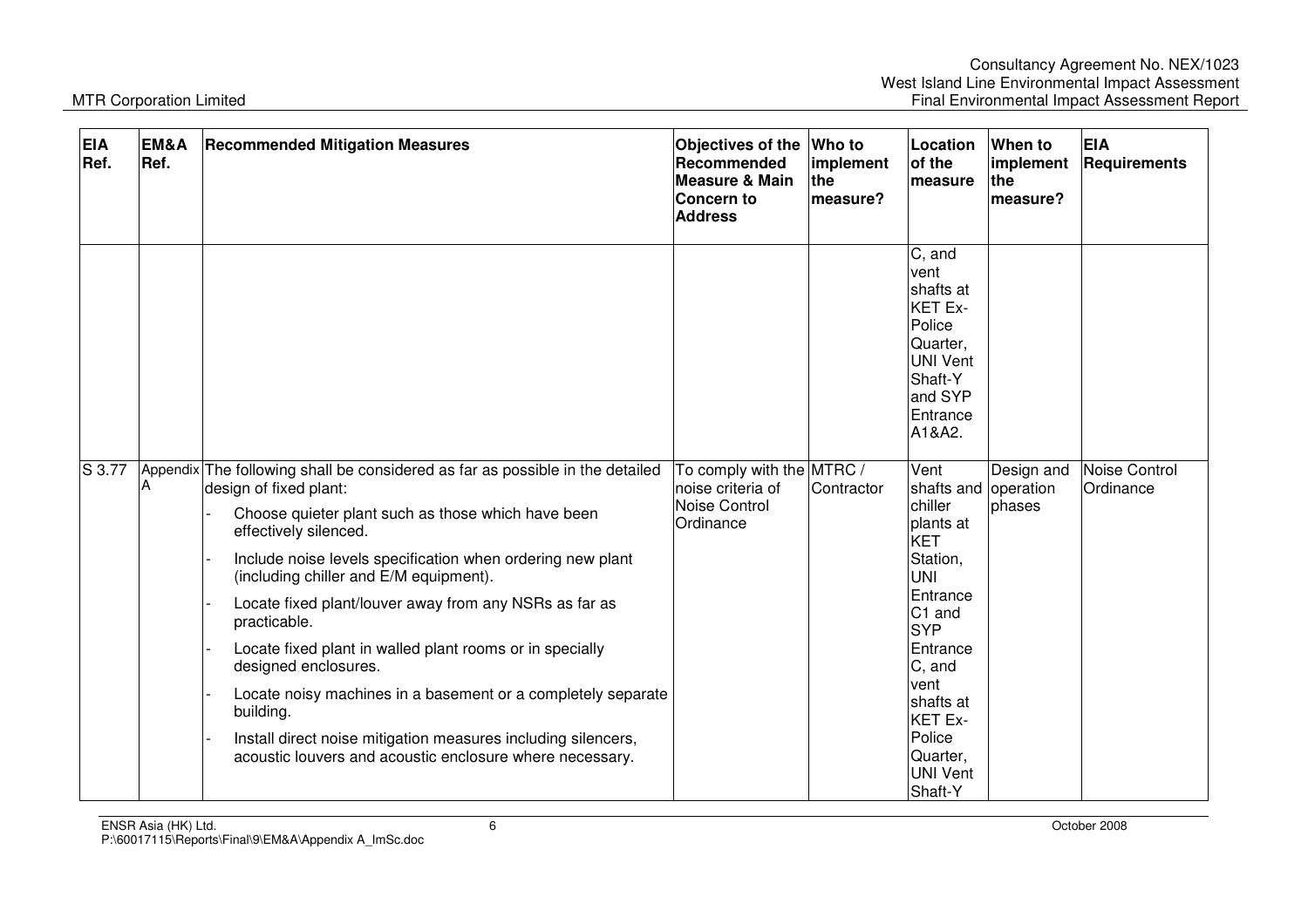| <b>EIA</b><br>Ref.     | EM&A<br>Ref.             | <b>Recommended Mitigation Measures</b>                                                                                                                                                                                                                                                                                                                                                                                                         | Objectives of the<br>Recommended<br>Measure & Main<br>Concern to<br><b>Address</b> | <b>Who to</b><br>implement<br><b>the</b><br>measure? | Location<br>of the<br>measure                   | <b>When to</b><br>implement<br>the<br>measure? | <b>EIA</b><br><b>Requirements</b>            |
|------------------------|--------------------------|------------------------------------------------------------------------------------------------------------------------------------------------------------------------------------------------------------------------------------------------------------------------------------------------------------------------------------------------------------------------------------------------------------------------------------------------|------------------------------------------------------------------------------------|------------------------------------------------------|-------------------------------------------------|------------------------------------------------|----------------------------------------------|
|                        |                          |                                                                                                                                                                                                                                                                                                                                                                                                                                                |                                                                                    |                                                      | and SYP<br>Entrance<br>A1&A2.                   |                                                |                                              |
|                        |                          | <b>Groundborne Noise Impact</b>                                                                                                                                                                                                                                                                                                                                                                                                                |                                                                                    |                                                      |                                                 |                                                |                                              |
| S4.91                  | $\overline{\text{S}3.1}$ | Ground-borne construction noise monitoring shall be conducted.<br>The measurement locations shall be above the cutting face of the<br>TBM, and shall be located as close to the cutting face as<br>practicable.                                                                                                                                                                                                                                | To comply with the MTRC /<br>noise criteria of<br>Noise Control<br>Ordinance       | Contractor                                           | <b>Works</b><br>areas of<br>tunneling<br>by TBM | <b>l</b> phase                                 | Construction Noise Control<br>lOrdinance and |
| lS.<br>& Table<br>4.10 | $4.88$ S 3.2             | Type 1a Trackform - Resilient Baseplate with stiffness of about 25<br>KN/mm shall be installed at both the west- and east-bounds<br>starting from turnout in proximity of Hongway Garden towards the<br>Sai Ying Pun Station and also the alignment under Po Shu Lau to<br>Sai Wan Estate. A commissioning test shall be included in the<br>Contract document in order to ensure compliance of the<br>operational ground-borne noise criteria. | To comply with the MTRC<br>noise criteria of<br>Noise Control<br>Ordinance         |                                                      | Tunnel<br>alignment phase                       | Operation                                      | Noise Control<br>Ordinance                   |
|                        |                          | Landscape and Visual Impact (Construction Phase)                                                                                                                                                                                                                                                                                                                                                                                               |                                                                                    |                                                      |                                                 |                                                |                                              |
| Table<br>5.4           | Table<br>4.2             | Re-use of Existing Soil<br>Existing topsoil shall be re-used where possible for new planting disposal<br>areas within the project. The construction program shall consider<br>using the soil removed from one phase for backfilling another.<br>Suitable storage ground, gathering ground and mixing ground may<br>be set up on-site as necessary.                                                                                             | To reduce the<br>volume of soil for                                                | MTRC /<br>Contractor                                 | All Works<br>lareas                             | Construction EIA<br>phase                      | <b>Recommendation</b>                        |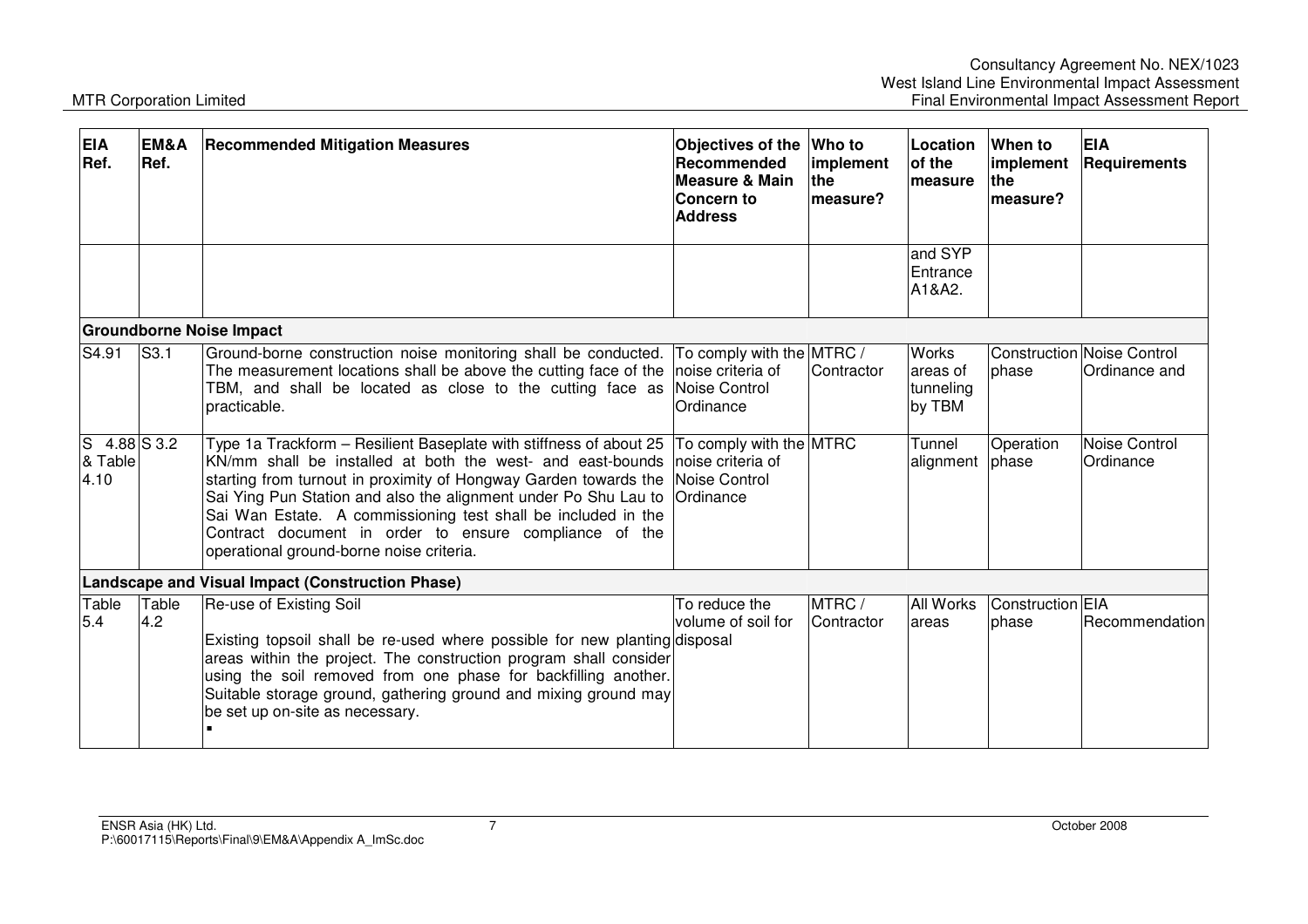| <b>EIA</b><br>Ref. | EM&A<br>Ref. | <b>Recommended Mitigation Measures</b>                                                                                                                                                                                                                                                                                                                                                                                                                                                                                                                              | Objectives of the Who to<br>Recommended<br><b>Measure &amp; Main</b><br>Concern to<br><b>Address</b> | implement<br>the<br>measure? | Location<br>of the<br>measure     | When to<br>implement<br>the<br>measure? | <b>EIA</b><br>Requirements |
|--------------------|--------------|---------------------------------------------------------------------------------------------------------------------------------------------------------------------------------------------------------------------------------------------------------------------------------------------------------------------------------------------------------------------------------------------------------------------------------------------------------------------------------------------------------------------------------------------------------------------|------------------------------------------------------------------------------------------------------|------------------------------|-----------------------------------|-----------------------------------------|----------------------------|
| Table<br>5.4       | Table<br>4.2 | No-intrusion Zone<br>To maximize protection to existing trees, ground vegetation and the ground vegetation<br>associated understory habitats, construction contracts may and the associated<br>designate "No-intrusion Zone" to various areas within the site understory<br>boundary with rigid and durable fencing for each individual no- habitats.<br>intrusion zone. The contractor should close monitor and restrict the<br>site working staff not to enter the "no-intrusion zone", even for non-<br>direct construction activities and storage of equipment. | To protect the<br>existing trees,                                                                    | MTRC/<br>Contractor          | <b>All Works</b><br>areas         | Construction EIA<br>phase               | Recommendation             |
| Table<br>5.4       | Table<br>4.2 | Decorative Hoarding<br>Erection of decorative screen hoarding should be designed to be construction<br>compatible with the existing urban context.                                                                                                                                                                                                                                                                                                                                                                                                                  | To reduce visual<br>impact due to                                                                    | MTRC/<br>Contractor          | <b>All Works</b><br>areas         | Construction EIA<br>phase               | Recommendation             |
| Table<br>5.4       | Table<br>4.2 | Minimize light pollution and control of night-time glare<br>All security floodlights for construction sites shall be equipped with<br>adjustable shield, frosted diffusers and reflective covers, and be<br>carefully controlled to minimize light pollution and night-time glare<br>to nearby residences and GIC users. The Contractor shall consider<br>other security measures which shall minimize the visual impacts.                                                                                                                                          | To minimize the<br>visual impacts.                                                                   | MTRC/<br>Contractor          | <b>All Works</b><br>areas         | Construction EIA<br>phase               | Recommendation             |
| Table<br>5.4       | Table<br>4.2 | Aesthetic design of the conveyor belt system<br>The removal of excavated material requires installation of a well as the air and<br>conveyor and a barging point. The conveyor will be covered, except noise quality<br>the portion where it meets the barging point. The aim of covering or issues<br>enclosing the conveyor is to avoid noise and air quality issues;<br>however, the conveyor where above-ground should be adequately                                                                                                                            | To minimize the<br>visual intrusion as                                                               | MTRC/<br>Contractor          | <b>Works</b><br>areas $E &$ phase | Construction EIA                        | Recommendation             |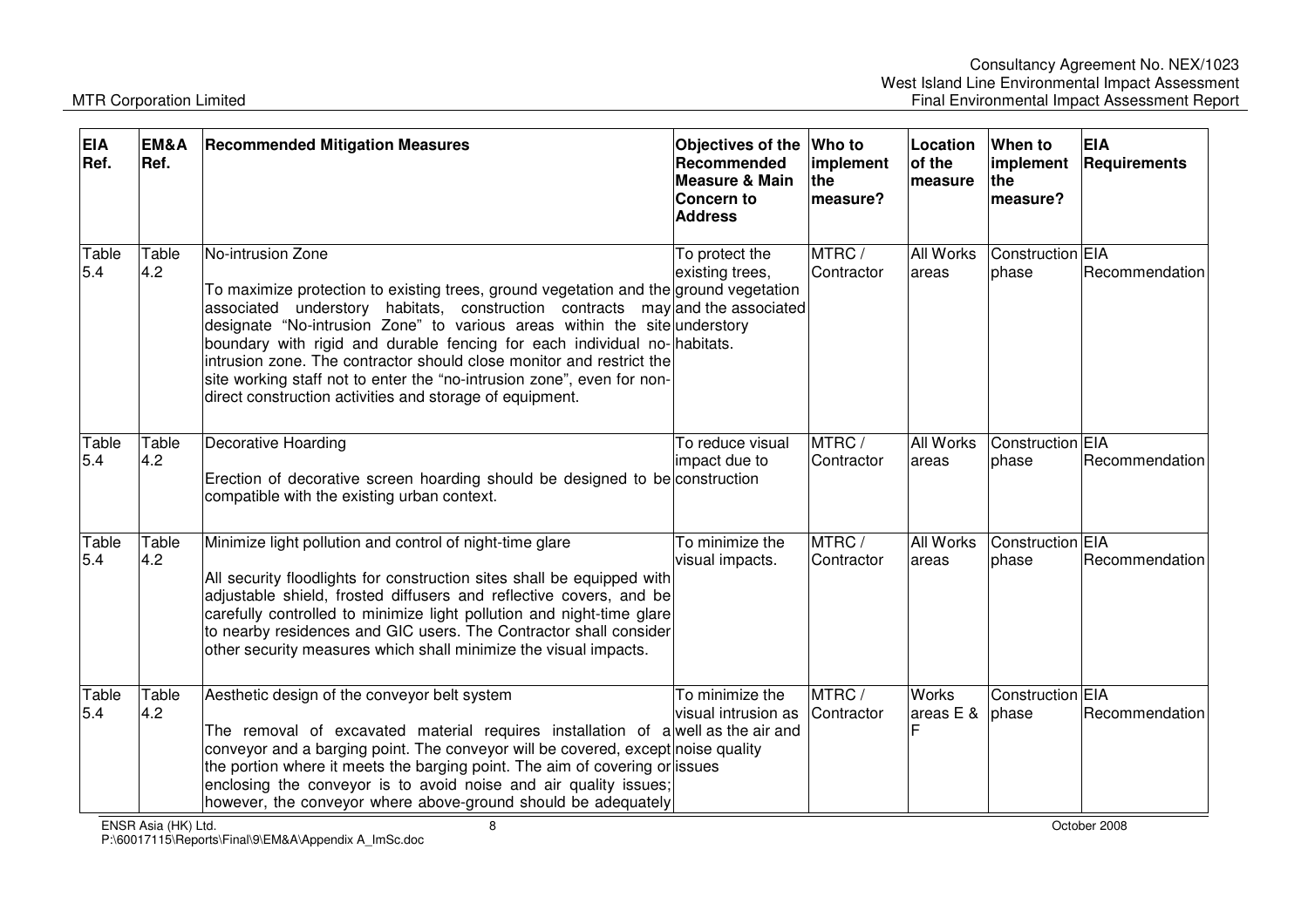| <b>EIA</b><br>Ref. | EM&A<br>Ref. | <b>Recommended Mitigation Measures</b>                                                                                                                                                                                                                                                                                                                                                                                                                                                                                                                                                                                                                                                                                                                                                                                                                          | Objectives of the Who to<br>Recommended<br>Measure & Main<br>Concern to<br><b>Address</b> | implement<br>the<br>lmeasure? | Location<br>of the<br>measure | When to<br>implement<br>the<br>measure? | <b>EIA</b><br>Requirements               |
|--------------------|--------------|-----------------------------------------------------------------------------------------------------------------------------------------------------------------------------------------------------------------------------------------------------------------------------------------------------------------------------------------------------------------------------------------------------------------------------------------------------------------------------------------------------------------------------------------------------------------------------------------------------------------------------------------------------------------------------------------------------------------------------------------------------------------------------------------------------------------------------------------------------------------|-------------------------------------------------------------------------------------------|-------------------------------|-------------------------------|-----------------------------------------|------------------------------------------|
|                    |              | screened and /or constructed of suitable materials and in<br>colours/tones that minimize visual intrusion.                                                                                                                                                                                                                                                                                                                                                                                                                                                                                                                                                                                                                                                                                                                                                      |                                                                                           |                               |                               |                                         |                                          |
| Table<br>5.4       | Table<br>4.2 | <b>Protection of Retained Trees</b><br>All retained trees should be recorded photographically at the within the site<br>commencement of the Contract, and carefully protected during the boundary<br>construction period. Detailed tree protection specification shall be<br>allowed and included in the Contract Specification, which specifying<br>the tree protection requirement, submission and approval system,<br>and the tree monitoring system.<br>In addition, the Contractor shall be required to submit, for approval,<br>a detailed working method statement for the protection of trees<br>prior to undertaking any works adjacent to all retained trees,<br>including trees in contractor's works areas.<br>All implementation of tree protection works and tree preservation<br>measures shall be supervised by a landscape specialist on site. | To protect the<br>retained trees                                                          | MTRC/<br>Contractor           | <b>All Works</b><br>areas     | Construction EIA<br>phase               | Recommendation                           |
| Table<br>5.4       | Table<br>4.2 | Protection of Registered Old and Valuable Trees<br>Detailed tree protection measures as stipulated in WBTC No. boundary<br>29/2004 - Registration of Old and Valuable Trees, and Guidelines<br>for their Preservation, shall be allowed and included in the Contract<br>Specification. All implementation of OVT protection measures shall<br>be supervised by a landscape specialist on site.                                                                                                                                                                                                                                                                                                                                                                                                                                                                  | To protect the<br>OVT within the site Contractor                                          | MTRC /                        | <b>All Works</b><br>areas     | Construction WBTC No.<br>lphase         | 29/2004<br><b>EIA</b><br>IRecommendation |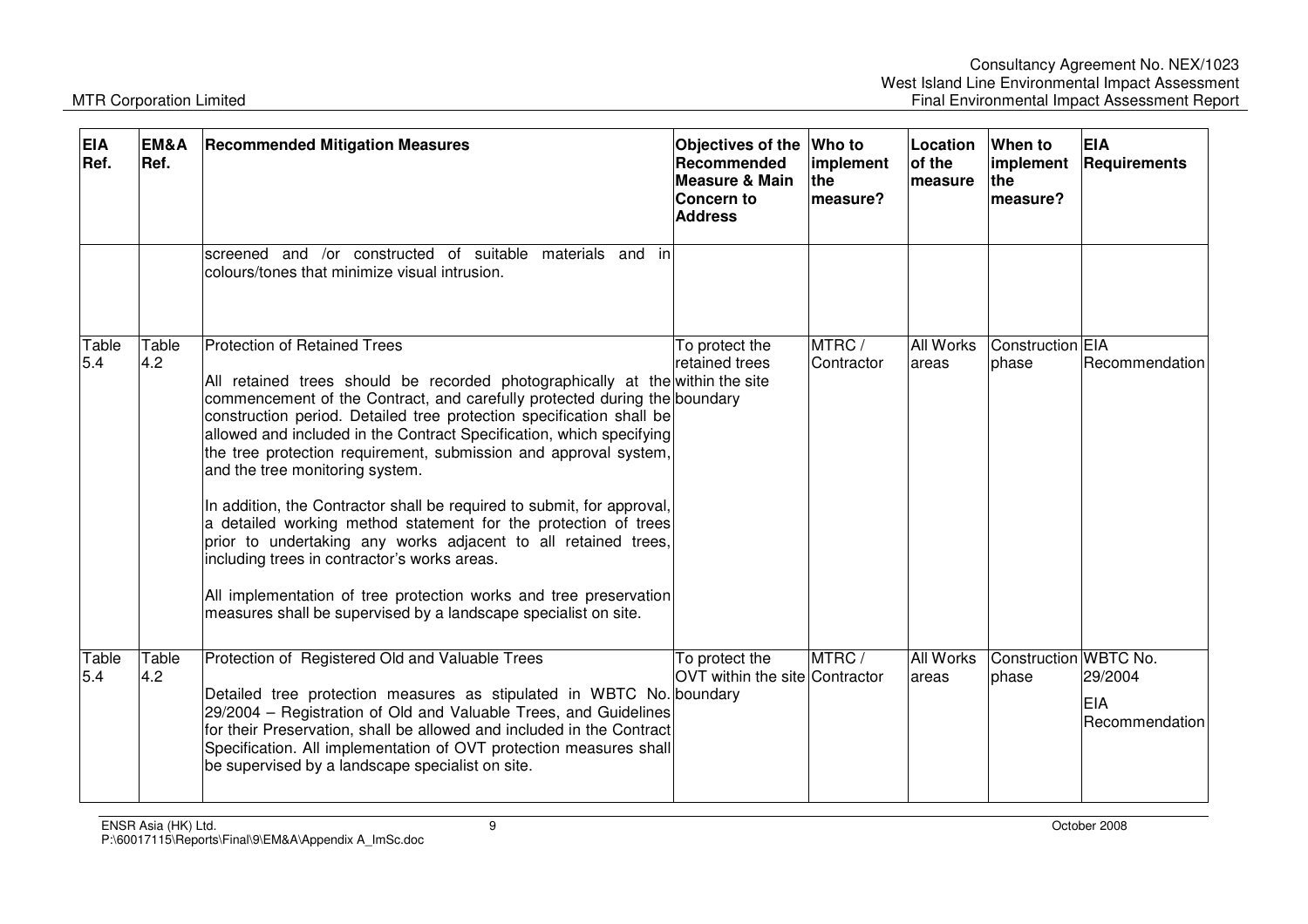| <b>EIA</b><br>Ref. | EM&A<br>Ref. | <b>Recommended Mitigation Measures</b>                                                                                                                                                                                                                                                                                                                                                                   | Objectives of the Who to<br>Recommended<br><b>Measure &amp; Main</b><br><b>Concern to</b><br><b>Address</b> | implement<br>the<br>measure? | <b>Location</b><br>of the<br><b>measure</b> | When to<br>implement<br><b>Ithe</b><br>measure? | <b>EIA</b><br>Requirements                                                        |
|--------------------|--------------|----------------------------------------------------------------------------------------------------------------------------------------------------------------------------------------------------------------------------------------------------------------------------------------------------------------------------------------------------------------------------------------------------------|-------------------------------------------------------------------------------------------------------------|------------------------------|---------------------------------------------|-------------------------------------------------|-----------------------------------------------------------------------------------|
| Table<br>5.4       | Table<br>4.2 | Protection of Old Stone Wall-cum-trees<br>Detailed tree protection specification shall be allowed and included<br>in the Contract Specification, which specifying the tree protection<br>requirement, submission and approval system, and the tree<br>monitoring system. All implementation of Old stone wall-cum-trees<br>protection measures shall be supervised by a landscape specialist<br>on site. | To protect the<br>existing trees-<br>cum-wall                                                               | MTRC /<br>Contractor         | <b>All Works</b><br>areas                   | Construction EIA<br>phase                       | Recommendation                                                                    |
|                    |              | Landscape and Visual Impact (Operation Phase)                                                                                                                                                                                                                                                                                                                                                            |                                                                                                             |                              |                                             |                                                 |                                                                                   |
| Table<br>5.5       | Table<br>4.3 | <b>Tree Transplanting</b><br>Trees of high to medium survival rate after transplanting to be<br>affected by the works shall be transplanted where possible and<br>practicable. Tree transplanting proposal including final location for<br>transplanted trees will be submitted separately to seek relevant<br>government department's approval.                                                         | Tree preservation                                                                                           | MTRC /<br>Contractor         | <b>All Works</b><br>areas                   | Detail<br>design and<br>operation<br>phase      | <b>EIA</b><br>Recommendation                                                      |
| Table<br>5.5       | Table<br>4.3 | Compensation Tree Planting<br>Compensatory tree planting should be provided to compensate for to existing trees.<br>felled trees.<br>Compensatory tree planting proposal including<br>location of compensation will be submitted separately to seek<br>relevant government department's approval.                                                                                                        | To reduce impact                                                                                            | MTRC/<br>Contractor          | <b>All Works</b><br>areas                   | Detail<br>design and<br>operation<br>phase      | <b>WBTC</b><br>no.<br>3/2006<br>$-Tree$<br>Preservation.<br>EIA<br>Recommendation |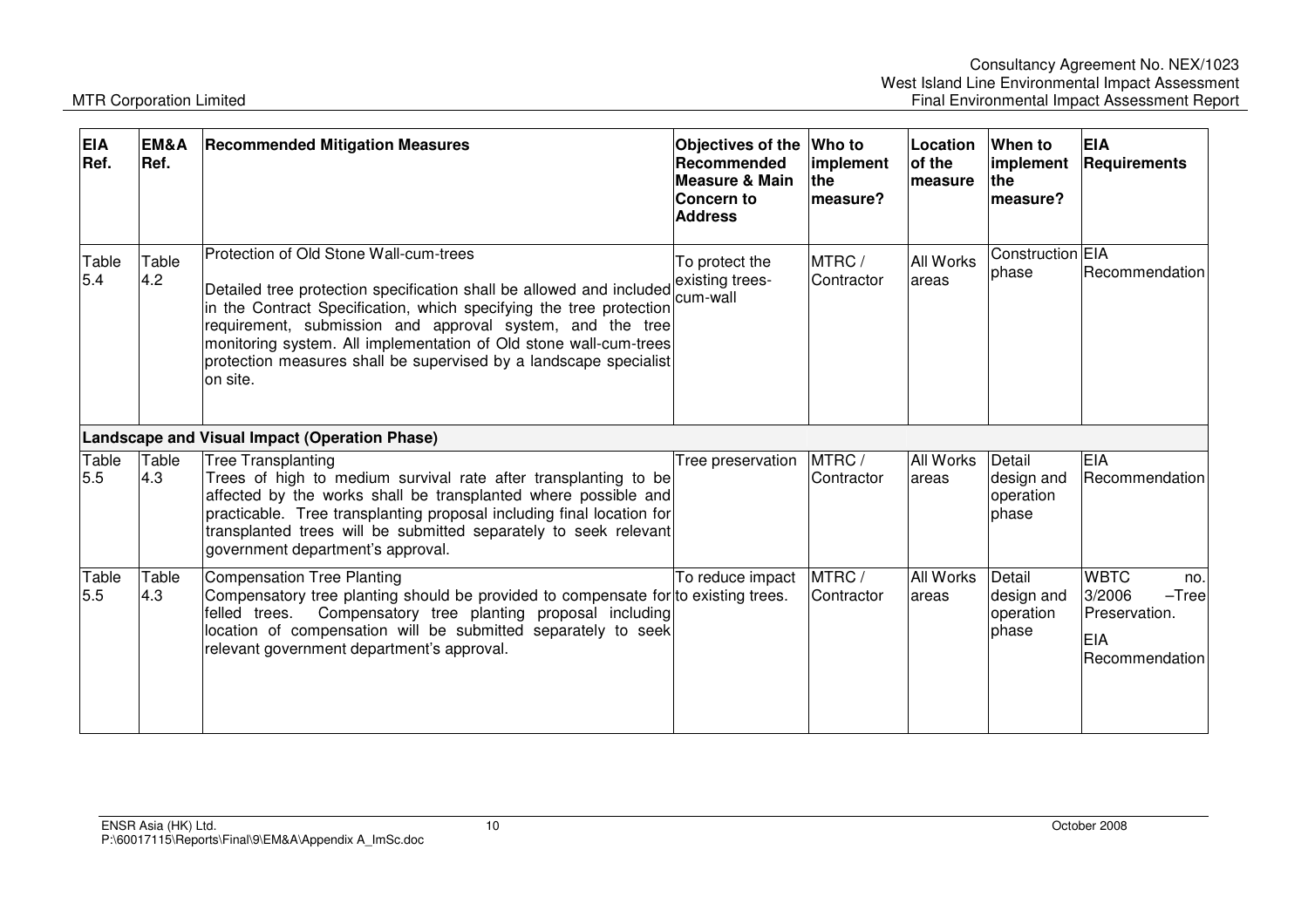| <b>EIA</b><br>Ref. | EM&A<br>Ref. | <b>Recommended Mitigation Measures</b>                                                                                                                                                                                                                                                                                                                                                                                                                                                                                                                                                                                                                                                                                                                                                                                                     | Objectives of the Who to<br>Recommended<br><b>Measure &amp; Main</b><br><b>Concern to</b><br><b>Address</b> | implement<br>the<br>measure? | Location<br>of the<br>lmeasure        | When to<br>implement<br><b>the</b><br>measure?       | <b>EIA</b><br>Requirements        |
|--------------------|--------------|--------------------------------------------------------------------------------------------------------------------------------------------------------------------------------------------------------------------------------------------------------------------------------------------------------------------------------------------------------------------------------------------------------------------------------------------------------------------------------------------------------------------------------------------------------------------------------------------------------------------------------------------------------------------------------------------------------------------------------------------------------------------------------------------------------------------------------------------|-------------------------------------------------------------------------------------------------------------|------------------------------|---------------------------------------|------------------------------------------------------|-----------------------------------|
| Table<br>5.5       | Table<br>4.3 | Aesthetic landscape and architectural treatment on Station / To ensure the<br>Entrance / vent shaft<br>All station entrances, vent shafts and all above ground structures compatible to the<br>shall be sensitively designed to ensure the element with colour, existing urban<br>texture and tonal quality being compatible to the existing urban context and<br>context, which shall include tree planting where space permits, to minimize the<br>minimize the potential adverse landscape and visual impacts. For landscape and<br>example, roof greening and vertical greening would be applied visual impacts.<br>where possible subject to technical operational and maintenance<br>constraints.                                                                                                                                    | elements are                                                                                                | MTRC/<br>Contractor          | Stations /<br>/ Vent<br><b>Shafts</b> | Detail<br>Entrances design and<br>operation<br>phase | <b>EIA</b><br>Recommendatio<br>n  |
| Table<br>5.5       | Table<br>4.3 | Re-instatement of excavated Area<br>All excavated area and disturbed area for utilities diversion, visual impacts.<br>temporary road diversion, and pipeline woks shall be reinstated to<br>former conditions or even better, to the satisfaction of the relevant<br>Government departments.                                                                                                                                                                                                                                                                                                                                                                                                                                                                                                                                               | To minimize the                                                                                             | MTRC /<br>Contractor         | All Works<br>areas                    | Operation<br>phase                                   | <b>EIA</b><br>Recommendatio<br>ın |
| Table<br>5.5       | Table<br>4.3 | Re-provision of public open space<br>Every effort should be made to so that no public open space would andscape amenity<br>be unnecessarily affected by the Project and if affected, they should area and facilities<br>be reprovided as far as possible and practicable. Sensitive design<br>and reprovision of the affected Public Open Space (Forbes Street<br>Playground, Hill Road Rest Garden, Ki Ling Lane Children's<br>Playground, Mui Fong Street Children Playground, Sai Woo Lane<br>Playground, Centre Street Market Sitting-out Area, King George V<br>Memorial Park) incorporating replacement facilities for those<br>provided at present, using materials of quality suitable for long term<br>use and acceptable to relevant Government authority. Relevant<br>government departments including LCSD and PlanD should be | Re-provision of                                                                                             | Contractor                   | All Works<br>areas                    | Operation<br>phase                                   | <b>EIA</b><br>Recommendatio<br>ın |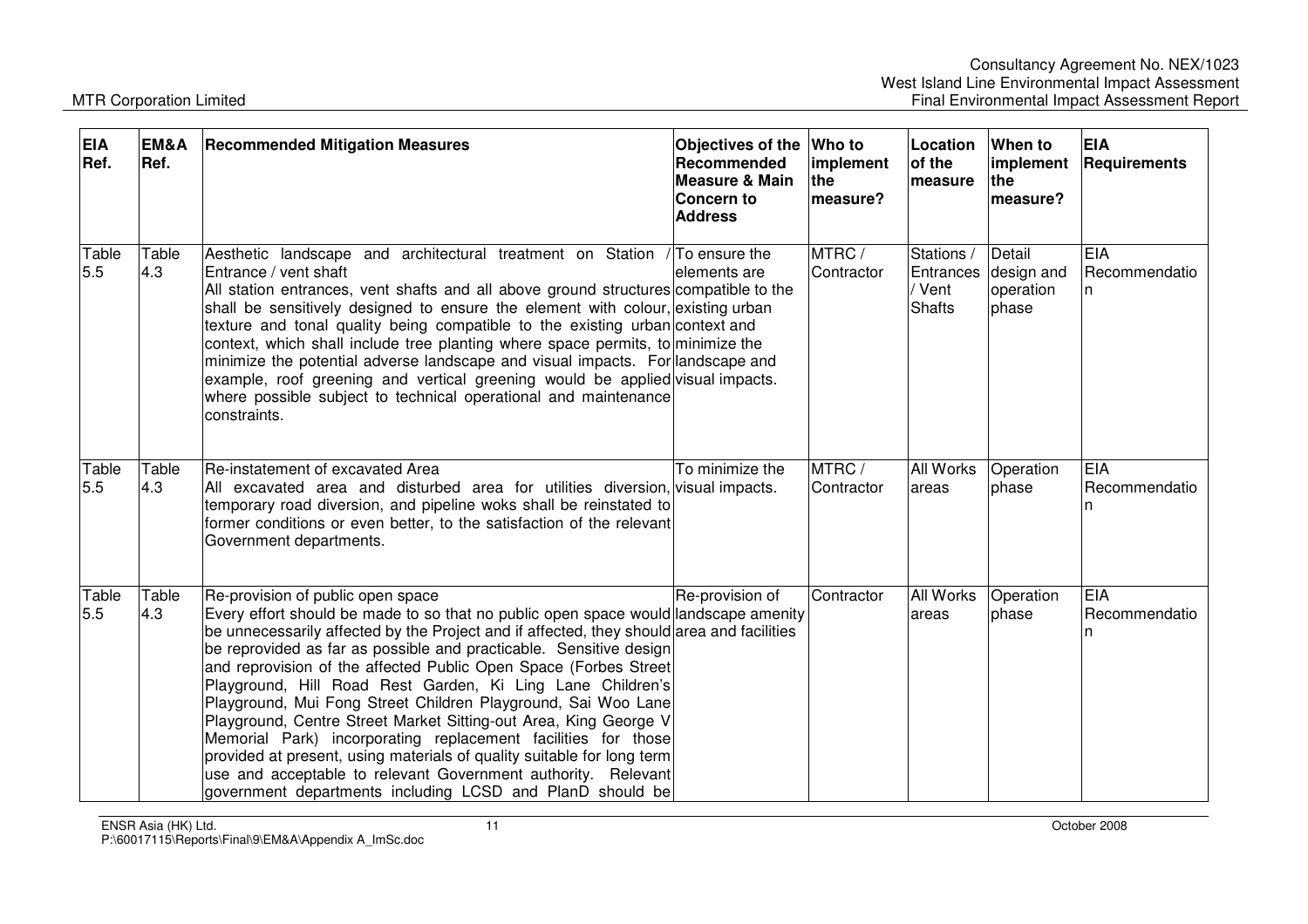| <b>EIA</b><br>Ref.  | EM&A<br>Ref.        | <b>Recommended Mitigation Measures</b>                                                                                                                                                                                                                                                                                                                                                                                                                                                                                                   | Objectives of the<br>Recommended<br><b>Measure &amp; Main</b><br>Concern to<br><b>Address</b>            | <b>Who to</b><br>implement<br>the<br>measure?  | Location<br>of the<br>measure                                       | <b>When to</b><br>implement<br>the<br>measure?                   | <b>EIA</b><br>Requirements                             |
|---------------------|---------------------|------------------------------------------------------------------------------------------------------------------------------------------------------------------------------------------------------------------------------------------------------------------------------------------------------------------------------------------------------------------------------------------------------------------------------------------------------------------------------------------------------------------------------------------|----------------------------------------------------------------------------------------------------------|------------------------------------------------|---------------------------------------------------------------------|------------------------------------------------------------------|--------------------------------------------------------|
|                     |                     | consulted on the design of the reprovisioned public open spaces at<br>the early stage of the design process.                                                                                                                                                                                                                                                                                                                                                                                                                             |                                                                                                          |                                                |                                                                     |                                                                  |                                                        |
|                     |                     | Cultural Heritage Impact (Construction Phase)                                                                                                                                                                                                                                                                                                                                                                                                                                                                                            |                                                                                                          |                                                |                                                                     |                                                                  |                                                        |
| S6.51- 5.11<br>6.55 |                     | S6.45, $\left  S\right $ 5.4 - The construction vibration control limits shall be followed.<br>Compliance monitoring of vibration limits shall be conducted and<br>reported as a requirement of EM&A programme<br>The location and installation of the monitoring stations should be<br>discussed and agreed with AMO before installation.                                                                                                                                                                                               | To minimize<br>vibration impacts<br>on the identified<br>vibration sensitive<br>historical<br>buildings. | MTRC/<br>Contractor                            | <b>All Works</b><br>Areas                                           | Detail<br>design,<br>construction<br>and<br>operational<br>phase | Antiquities and<br>Monuments<br>Ordinance              |
| S6.46               | S5.3                | Hoardings or boundary fencing shall be designed in a manner that<br>responds to the existing urban context.                                                                                                                                                                                                                                                                                                                                                                                                                              | To minimize visual<br>impacts                                                                            | MTRC/<br>Contractor                            | <b>All Works</b><br>Area                                            | Detailed<br>design and<br>operational<br>phase                   | Antiquities and<br>Monuments<br>Ordinance              |
| S6.44               | S5.12-<br>5.14      | Archaeological watching brief shall be conducted for the<br>identification of any historical finds in the directly impacted works<br>areas which might have a potential for finds and remains of<br>archaeological interest to be found. Details of the frequency of<br>inspection shall be provided to AMO for review and comment once<br>the detailed construction programme has been finalized. The<br>inspection should be carried out by the qualified archaeologist who<br>have applied to the Antiquities Authority for a License | To indentify any<br>historical finds in<br>the works areas                                               | MTRC /<br>Qualified<br>Archaeologist I, J, J1, | <b>Works</b><br>Area C, H, phase<br>J2, J3, M<br>and M <sub>2</sub> |                                                                  | Construction Antiquities and<br>Monuments<br>Ordinance |
|                     | ENSR Asia (HK) Ltd. | 12                                                                                                                                                                                                                                                                                                                                                                                                                                                                                                                                       |                                                                                                          |                                                |                                                                     |                                                                  | October 2008                                           |

P:\60017115\Reports\Final\9\EM&A\Appendix A\_ImSc.doc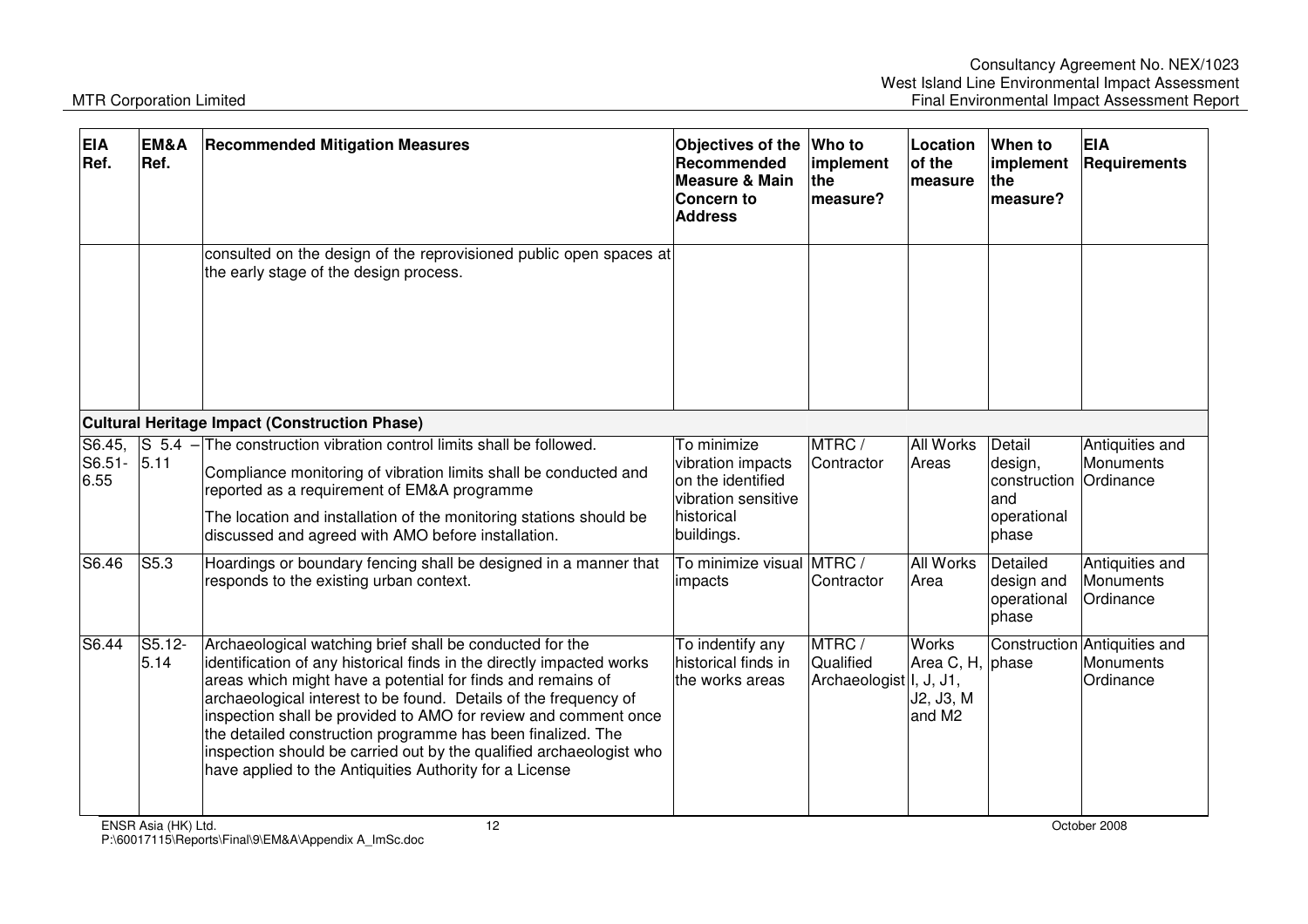| <b>EIA</b><br>Ref. | EM&A<br>Ref.      | <b>Recommended Mitigation Measures</b>                                                                                                                                                                                                                                                                                                                                                                                                                                                                                                                                                                                                                                                                                    | Objectives of the<br>Recommended<br><b>Measure &amp; Main</b><br><b>Concern to</b><br><b>Address</b> | <b>Who to</b><br>implement<br>the<br>measure? | Location<br>of the<br>measure                      | When to<br>implement<br><b>the</b><br>measure? | <b>EIA</b><br><b>Requirements</b>                                                                                                                                                                                                                                                                            |
|--------------------|-------------------|---------------------------------------------------------------------------------------------------------------------------------------------------------------------------------------------------------------------------------------------------------------------------------------------------------------------------------------------------------------------------------------------------------------------------------------------------------------------------------------------------------------------------------------------------------------------------------------------------------------------------------------------------------------------------------------------------------------------------|------------------------------------------------------------------------------------------------------|-----------------------------------------------|----------------------------------------------------|------------------------------------------------|--------------------------------------------------------------------------------------------------------------------------------------------------------------------------------------------------------------------------------------------------------------------------------------------------------------|
|                    |                   | <b>Cultural Heritage Impact (Operation Phase)</b>                                                                                                                                                                                                                                                                                                                                                                                                                                                                                                                                                                                                                                                                         |                                                                                                      |                                               |                                                    |                                                |                                                                                                                                                                                                                                                                                                              |
| Table<br>6.2       | 5.3               | Aboveground structures shall be designed in a manner that<br>responds to the existing urban context.                                                                                                                                                                                                                                                                                                                                                                                                                                                                                                                                                                                                                      | To minimize visual MTRC /<br>impacts                                                                 | Contractor                                    | Stations /<br>Entrances<br>/ Vent<br><b>Shafts</b> | Detail<br>design and<br>operation<br>phase     | EIA<br>Recommendation                                                                                                                                                                                                                                                                                        |
| S6.60              | S <sub>5.15</sub> | Recommended measures for mitigating operational phase<br>landscape and visual impacts shall be implemented.                                                                                                                                                                                                                                                                                                                                                                                                                                                                                                                                                                                                               | To minimize<br>potential visual<br>impact on heritage<br>sites                                       | MTRC/<br>Contractor                           | Stations /<br>Entrances<br>/ Vent<br><b>Shafts</b> | Detail<br>design and<br>operational<br>phase   | EIA<br>Recommendation                                                                                                                                                                                                                                                                                        |
|                    |                   | <b>Waste Management Implications (Construction Phase)</b>                                                                                                                                                                                                                                                                                                                                                                                                                                                                                                                                                                                                                                                                 |                                                                                                      |                                               |                                                    |                                                |                                                                                                                                                                                                                                                                                                              |
| S7.30              | S <sub>6.5</sub>  | Good site practices<br>Nomination of an approved person, such as a site manager, to<br>be responsible for good site practices, arrangements for<br>collection and effective disposal to an appropriate facility, of all<br>wastes generated at the site<br>Training of site personnel in proper waste management and<br>chemical handling procedures<br>Provision of sufficient waste disposal points and regular<br>collection of waste<br>Appropriate measures to minimise windblown litter and dust<br>during transportation of waste by either covering trucks or by<br>transporting wastes in enclosed containers<br>Regular cleaning and maintenance programme for drainage<br>systems, sumps and oil interceptors. | To reduce waste<br>management<br>impacts                                                             | MTRC/<br>Contractor                           | All works<br>areas                                 | phase                                          | Construction Practice Note for<br>Authorized<br>Person and<br>Registered<br>Structural<br>Engineers,<br><b>Building</b><br>Department<br><b>Waste Disposal</b><br>(Chemical<br>Waste) (General)<br>Regulation (Cap<br>354), Land<br>(Miscellaneous<br>Provision)<br>Ordinance (Cap<br>28); Waste<br>Disposal |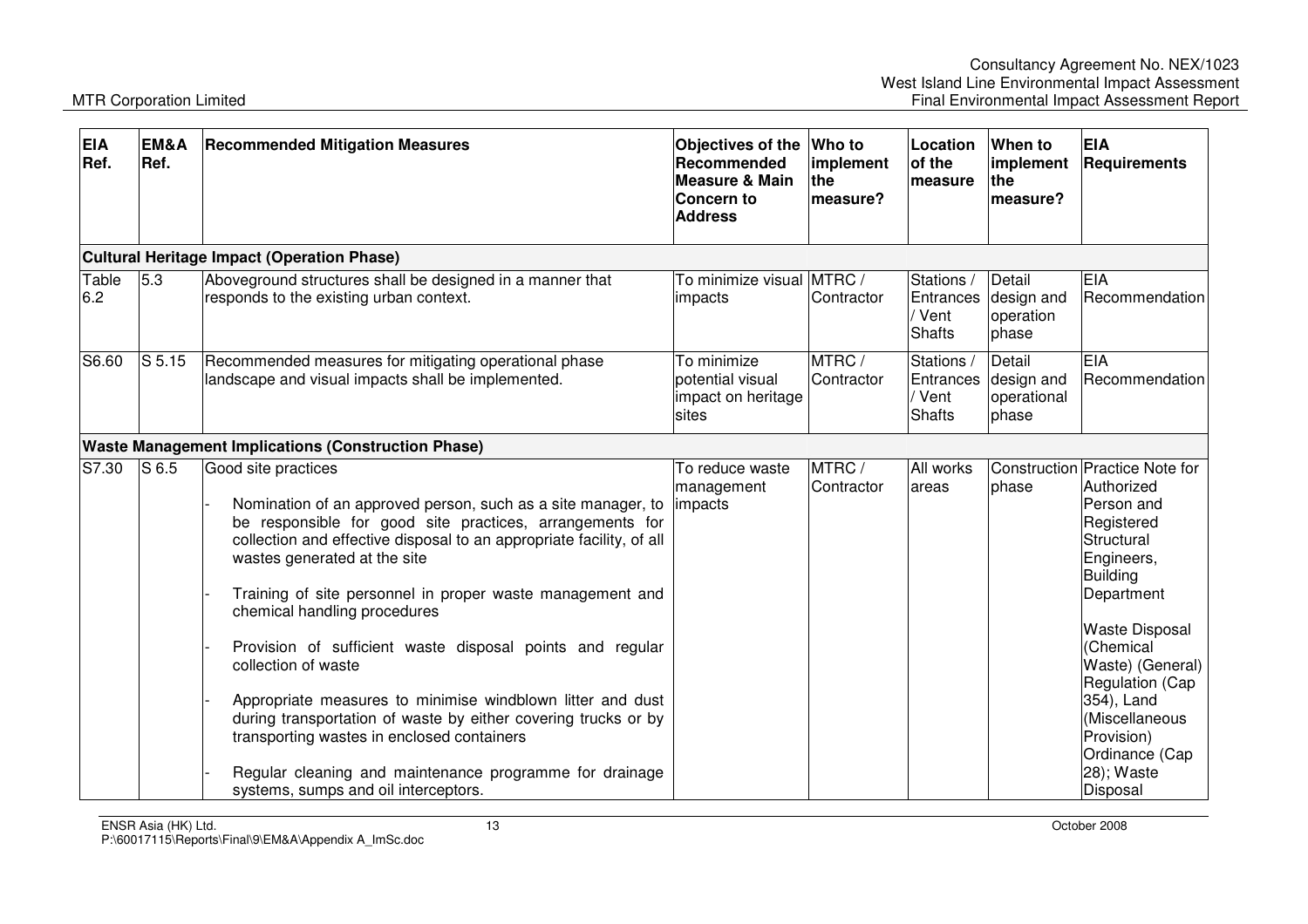| <b>EIA</b><br>Ref.  | EM&A<br>Ref.       | <b>Recommended Mitigation Measures</b>                                                                                                                                                                                                                                                                                                                                                                                                                                                                                                                                                                                                                                                                                                                                                                                                                                                                                                                                                                                              | Objectives of the Who to<br>Recommended<br><b>Measure &amp; Main</b><br>Concern to<br><b>Address</b> | implement<br><b>the</b><br>lmeasure? | Location<br>of the<br>lmeasure | When to<br>implement<br><b>the</b><br>measure? | <b>EIA</b><br><b>Requirements</b>                                                                                                                                                                                                                                                                                                      |
|---------------------|--------------------|-------------------------------------------------------------------------------------------------------------------------------------------------------------------------------------------------------------------------------------------------------------------------------------------------------------------------------------------------------------------------------------------------------------------------------------------------------------------------------------------------------------------------------------------------------------------------------------------------------------------------------------------------------------------------------------------------------------------------------------------------------------------------------------------------------------------------------------------------------------------------------------------------------------------------------------------------------------------------------------------------------------------------------------|------------------------------------------------------------------------------------------------------|--------------------------------------|--------------------------------|------------------------------------------------|----------------------------------------------------------------------------------------------------------------------------------------------------------------------------------------------------------------------------------------------------------------------------------------------------------------------------------------|
|                     |                    | Separation of chemical wastes for special handling and<br>appropriate treatment at the Chemical Waste Treatment<br>Centre.                                                                                                                                                                                                                                                                                                                                                                                                                                                                                                                                                                                                                                                                                                                                                                                                                                                                                                          |                                                                                                      |                                      |                                |                                                | Ordinance (Cap<br>354)                                                                                                                                                                                                                                                                                                                 |
| S7.31<br>&<br>S7.32 | $S$ 6.6 –<br>S 6.7 | <b>Waste reduction measures</b><br>Sort C&D waste from demolition of existing facilities to recover<br>recyclable portions such as metals<br>Segregation and storage of different types of waste in different<br>containers, skips or stockpiles to enhance reuse or recycling<br>of materials and their proper disposal<br>Encourage collection of aluminium cans by providing separate<br>labelled bins to enable this waste to be segregated from other<br>general refuse generated by the work force<br>Proper storage and site practices to minimise the potential for<br>damage or contamination of construction materials<br>Plan and stock construction materials carefully to minimise<br>amount of waste generated and avoid unnecessary generation<br>of waste.<br>A recording system for the amount of wastes generated,<br>recycled and disposed (including disposal sites) should be<br>proposed<br>Training should be provided to workers about the concepts of<br>site cleanliness and appropriate waste management | To achieve waste<br>reduction                                                                        | MTRC /<br>Contractor                 | All works<br>areas             | phase                                          | Construction Practice Note for<br>Authorized<br>Person and<br>Registered<br>Structural<br>Engineers,<br><b>Building</b><br>Department<br><b>Waste Disposal</b><br>(Chemical<br>Waste) (General)<br>Regulation (Cap<br>354), Land<br>(Miscellaneous<br>Provision)<br>Ordinance (Cap<br>28); Waste<br>Disposal<br>Ordinance (Cap<br>354) |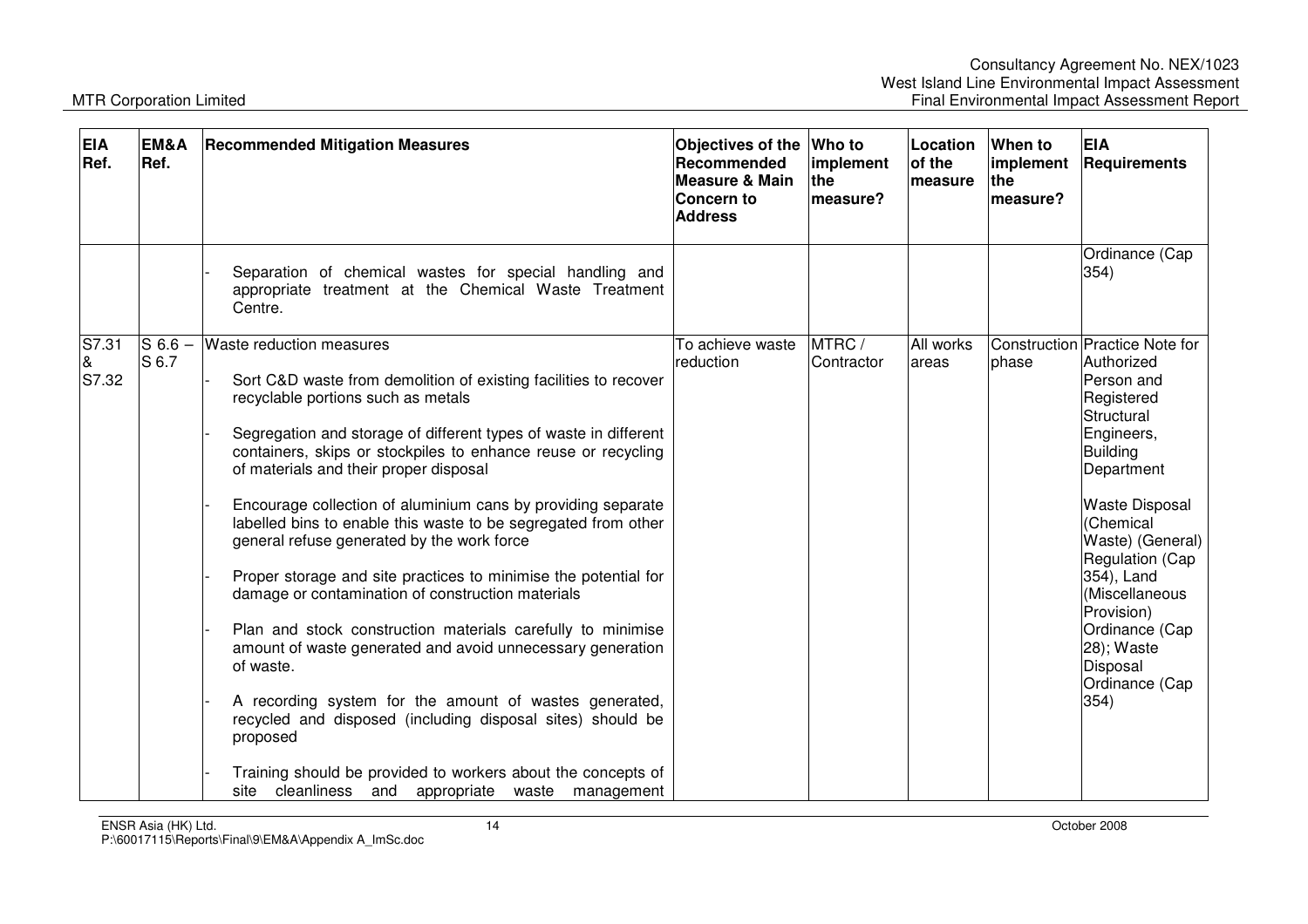| <b>EIA</b><br>Ref.     | EM&A<br>Ref.       | <b>Recommended Mitigation Measures</b>                                                                                                                                                                                                                                                                                                                                                                                                                                                                                                                                                                                                                                                                                                                                                                                                                                                                                                                                                                                                                                                                         | Objectives of the<br>Recommended<br>Measure & Main<br>Concern to<br><b>Address</b>                                    | Who to<br>implement<br><b>the</b><br>measure? | Location<br>of the<br><b>Imeasure</b> | When to<br>implement<br><b>Ithe</b><br>measure? | <b>EIA</b><br><b>Requirements</b>                                                                        |
|------------------------|--------------------|----------------------------------------------------------------------------------------------------------------------------------------------------------------------------------------------------------------------------------------------------------------------------------------------------------------------------------------------------------------------------------------------------------------------------------------------------------------------------------------------------------------------------------------------------------------------------------------------------------------------------------------------------------------------------------------------------------------------------------------------------------------------------------------------------------------------------------------------------------------------------------------------------------------------------------------------------------------------------------------------------------------------------------------------------------------------------------------------------------------|-----------------------------------------------------------------------------------------------------------------------|-----------------------------------------------|---------------------------------------|-------------------------------------------------|----------------------------------------------------------------------------------------------------------|
|                        |                    | procedures, including waste reduction, reuse and recycle.<br>A Waste Management Plan shall be prepared by the<br>Contractor prior to the commencement of construction work to<br>provide an overall framework for waste management and<br>reduction.                                                                                                                                                                                                                                                                                                                                                                                                                                                                                                                                                                                                                                                                                                                                                                                                                                                           |                                                                                                                       |                                               |                                       |                                                 |                                                                                                          |
| S7.34<br>$\&$<br>S7.35 | $S$ 6.9 &<br>S6.10 | <b>C&amp;D Material</b><br>In order to minimise impacts resulting from collection and<br>transportation of C&D material for off-site disposal, the<br>excavated materials arising from station and tunnel<br>construction shall be reused on-site as backfilling material and<br>for landscaping works as far as practicable.<br>Surplus rock generated from the tunnelling works, shafts/adits<br>construction and the stations cavern construction should be<br>reused in reclamation and site formation projects either in the<br>Mainland or Macau, or disposed of at a PFRF, as agreed with<br>the Secretary of the Public Fill Committee, for other beneficial<br>uses.<br>C&D waste generated site clearance from the proposed works<br>areas would require disposal to the designated landfill site.<br>In order to monitor the disposal of inert C&D material and C&D<br>waste at PFRFs and landfills, respectively, and to control fly-<br>tipping, a trip-ticket system shall be established in accordance<br>with ETWB TCW No. 31/2004.<br>Material delivered to PFRFs should be of size less than | To minimize<br>lenvironmental<br>impacts during the<br>handling,<br>transportation and<br>disposal of C&D<br>material | MTRC/<br>Contractor                           | All works<br>areas                    | lphase                                          | Construction <b>ETWB TCW No.</b><br>31/2004<br>ETWB TCW No.<br>33/2002<br><b>ETWB TCW No.</b><br>19/2005 |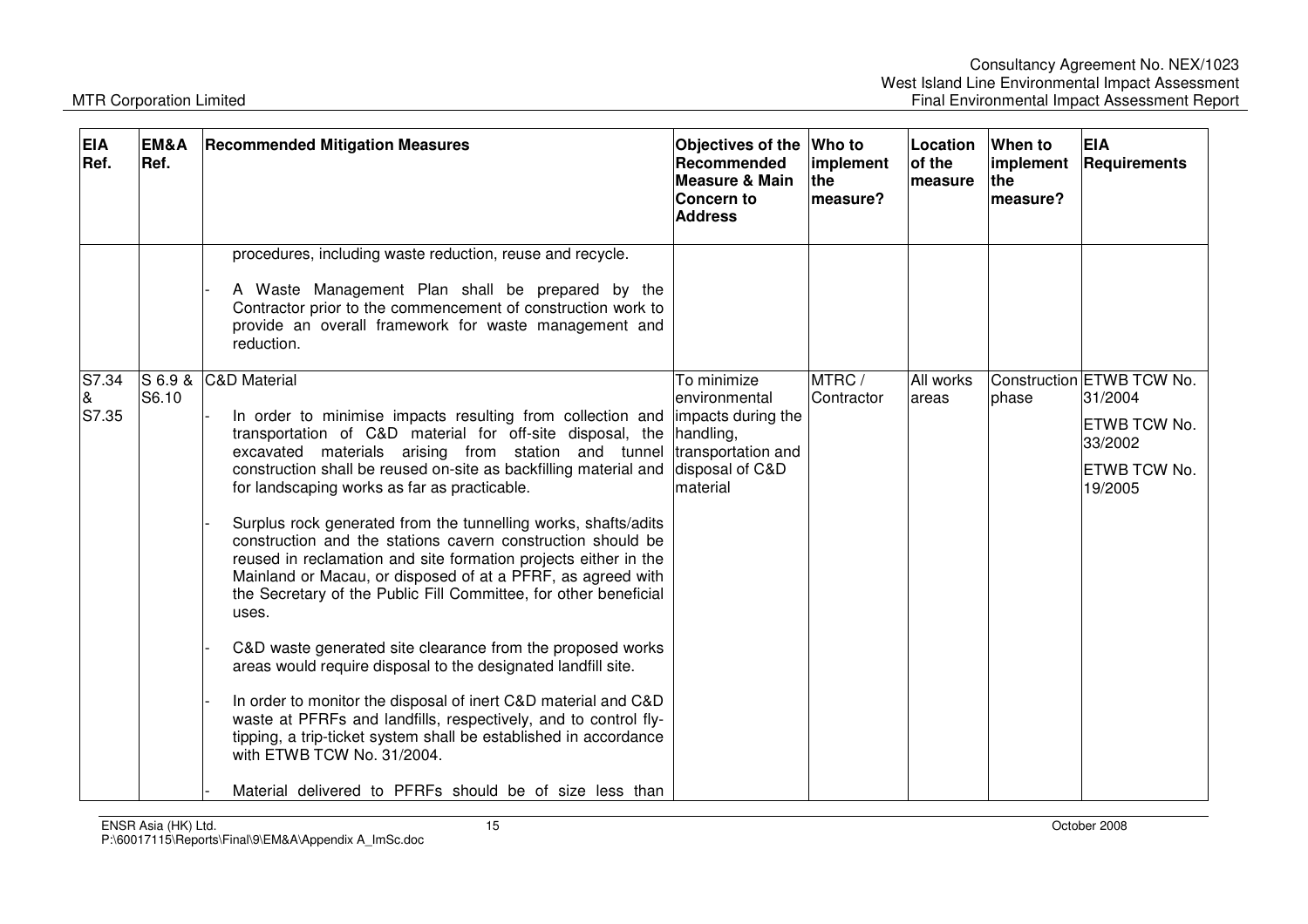| <b>EIA</b><br>Ref. | EM&A<br>Ref. | <b>Recommended Mitigation Measures</b>                                                                                                                                                                                                                                                                                                                                                                                                                                                                                                                                                                                             | Objectives of the<br>Recommended<br>Measure & Main<br>Concern to<br><b>Address</b>                                       | <b>Who to</b><br>implement<br>the<br>measure? | Location<br>of the<br>lmeasure | When to<br>implement<br><b>the</b><br>measure? | <b>EIA</b><br>Requirements                                                                                                                                                     |
|--------------------|--------------|------------------------------------------------------------------------------------------------------------------------------------------------------------------------------------------------------------------------------------------------------------------------------------------------------------------------------------------------------------------------------------------------------------------------------------------------------------------------------------------------------------------------------------------------------------------------------------------------------------------------------------|--------------------------------------------------------------------------------------------------------------------------|-----------------------------------------------|--------------------------------|------------------------------------------------|--------------------------------------------------------------------------------------------------------------------------------------------------------------------------------|
|                    |              | 250mm or other sizes as agreed with the Secretary of the<br>Public Fill Committee.                                                                                                                                                                                                                                                                                                                                                                                                                                                                                                                                                 |                                                                                                                          |                                               |                                |                                                |                                                                                                                                                                                |
| S7.36              | $S$ 6.11     | General refuse<br>General refuse shall be stored in enclosed bins or compaction<br>units separate from C&D material and chemical wastes.<br>A reputable waste collector shall be employed by the<br>contractor to remove general refuse from the site, separately<br>from C&D material and chemical wastes. Preferably an<br>enclosed and covered area shall be provided to reduce the<br>occurrence of 'wind blown' light material.                                                                                                                                                                                               | To minimize<br>environmental<br>impacts during the<br>handling,<br>transportation and<br>disposal of general<br>refuse   | MTRC/<br>Contractor                           | All works<br>areas             | phase                                          | Construction Public Health and<br>Municipal<br>Services<br>Ordinance (Cap.<br>132)                                                                                             |
| S7.37              | S 6.12       | Chemical waste<br>Contractor would be required to register with the EPD as a<br>chemical waste producer and to follow the guidelines stated in<br>the Code of Practice on the Packaging, Labelling and Storage<br>of Chemical Wastes.<br>Good quality containers compatible with the chemical wastes<br>shall be used, and incompatible chemicals shall be stored<br>separately.<br>Appropriate labels shall be securely attached on each<br>chemical waste container indicating the corresponding<br>chemical characteristics of the waste, such as explosive,<br>flammable, oxidizing, irritant, toxic, harmful, corrosive, etc. | To minimize<br>lenvironmental<br>impacts during the<br>handling,<br>transportation and<br>disposal of<br>chemical refuse | MTRC /<br>Contractor                          | All works<br>lareas            | phase                                          | Construction Waste Disposal<br>(Chemical<br>Waste) (General)<br>Regulation<br>Code of Practice<br>on the<br>Packaging,<br>Labelling and<br>Storage of<br><b>Chemical Waste</b> |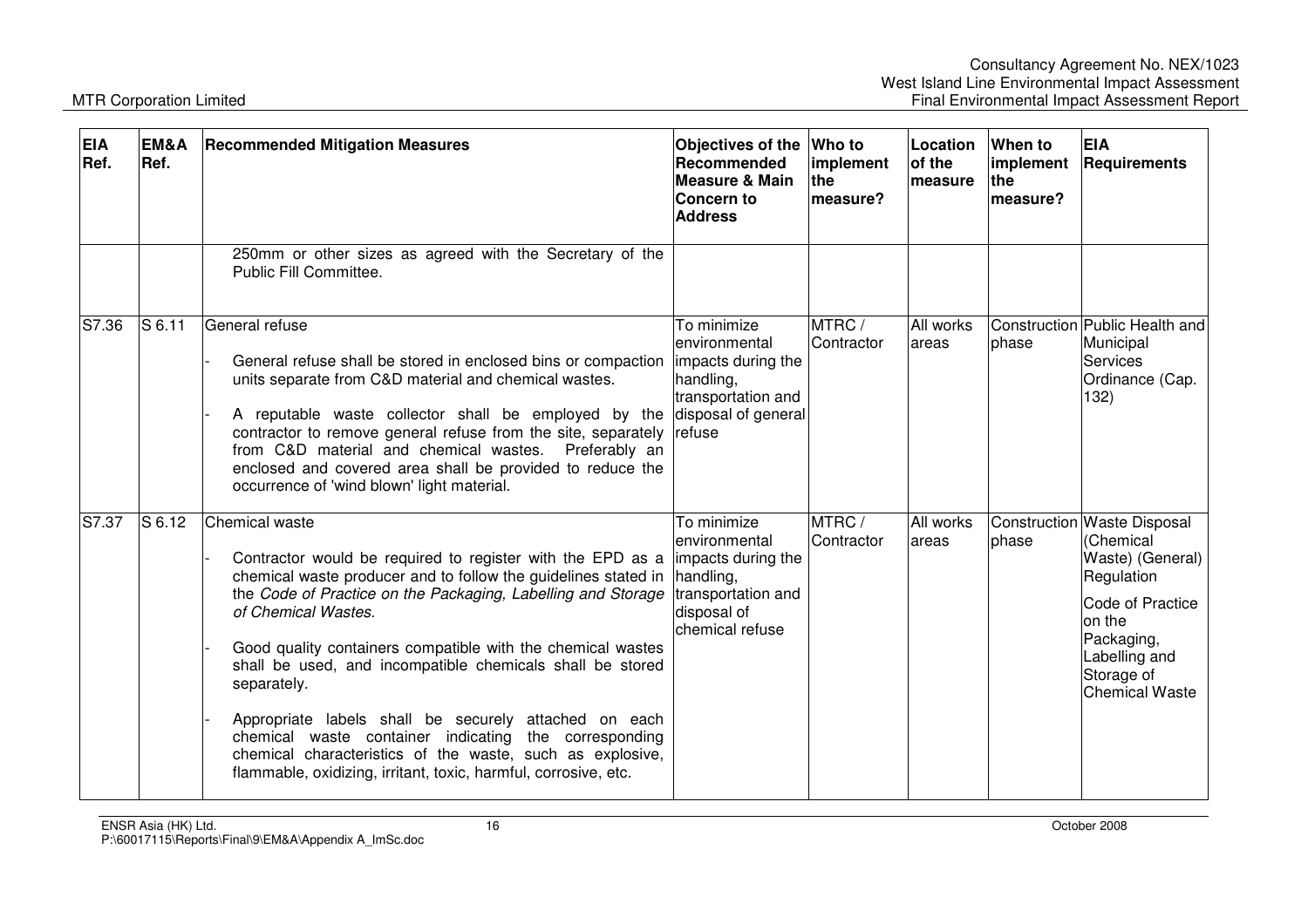| <b>EIA</b><br>Ref. | EM&A<br>Ref. | <b>Recommended Mitigation Measures</b>                                                                                                                                                                                                                                                                                                                                                                                                                                                                                                                                                                                   | Objectives of the<br>Recommended<br><b>Measure &amp; Main</b><br>Concern to<br><b>Address</b> | Who to<br>implement<br>the<br>measure? | Location<br>of the<br>measure        | When to<br>implement<br>the<br>measure? | <b>EIA</b><br>Requirements                                                                                                                                               |
|--------------------|--------------|--------------------------------------------------------------------------------------------------------------------------------------------------------------------------------------------------------------------------------------------------------------------------------------------------------------------------------------------------------------------------------------------------------------------------------------------------------------------------------------------------------------------------------------------------------------------------------------------------------------------------|-----------------------------------------------------------------------------------------------|----------------------------------------|--------------------------------------|-----------------------------------------|--------------------------------------------------------------------------------------------------------------------------------------------------------------------------|
|                    |              | The Contractor shall use a licensed collector to transport and<br>dispose of the chemical wastes, either to the approved<br>Chemical Waste Treatment Centre, or another licensed<br>facility, in accordance with the Waste Disposal (Chemical<br>Waste) (General) Regulation.                                                                                                                                                                                                                                                                                                                                            |                                                                                               |                                        |                                      |                                         |                                                                                                                                                                          |
|                    |              | <b>Waste Management Implications (Operation Phase)</b>                                                                                                                                                                                                                                                                                                                                                                                                                                                                                                                                                                   |                                                                                               |                                        |                                      |                                         |                                                                                                                                                                          |
| S7.39              | S 6.11       | General Refuse and Industrial Waste<br>A reputable waste collector should be employed to remove<br>general refuse and industrial wastes from the stations on a<br>daily basis to minimise odour, pest and litter impacts.                                                                                                                                                                                                                                                                                                                                                                                                | Storage and<br>handling of waste                                                              | <b>MTRC</b>                            | Stations<br>land<br>lentrances       | Operational<br>stage                    | Public Health and<br>Municipal<br><b>Services</b><br>Ordinance (Cap.<br>132)                                                                                             |
| S7.40              | S 6.12       | <b>Chemical Waste</b><br>The requirements given in the Code of Practice on the chemical waste to<br>Packaging, Labelling and Storage of Chemical Wastes should<br>be followed in handling of these chemical wastes.<br>A trip-ticket system should be operated in accordance with the<br>Waste Disposal (Chemical Waste) (General) Regulation to<br>monitor all movements of chemical wastes which would be<br>collected by a licensed collector to a licensed facility for final<br>treatment and disposal.<br>The guidelines covered under the construction phase<br>mitigation of chemical wastes should be referred. | Storage and<br>handling of the<br>avoid<br>lenvironmental and<br>health hazard                | <b>MTRC</b>                            | <b>Stations</b><br>land<br>entrances | Operational<br>stage                    | <b>Waste Disposal</b><br>(Chemical<br>Waste) (General)<br>Regulation<br>Code of Practice<br>on the<br>Packaging,<br>Labelling and<br>Storage of<br><b>Chemical Waste</b> |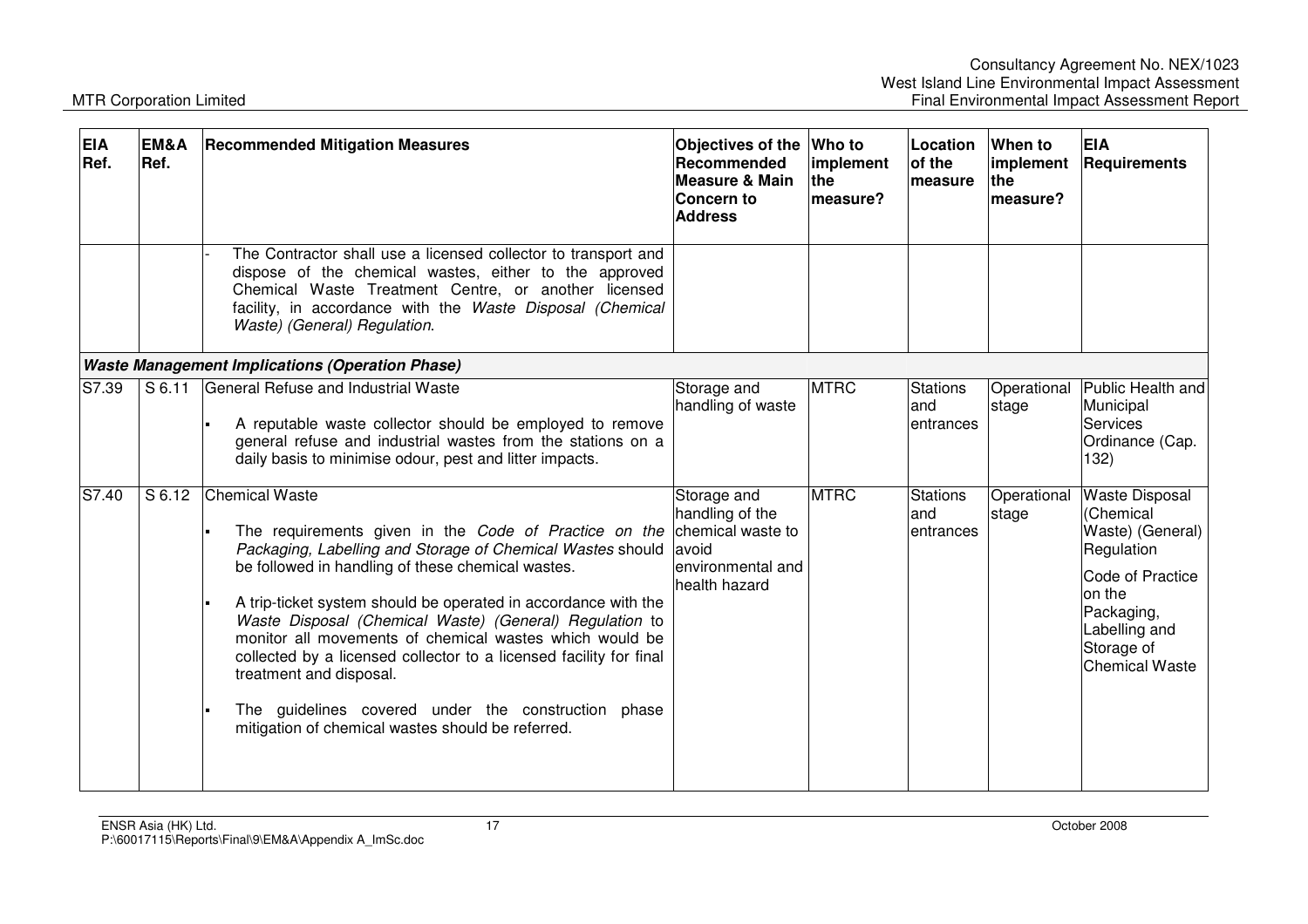| <b>EIA</b><br>Ref. | EM&A<br>Ref. | <b>Recommended Mitigation Measures</b>                                                                                                                                                                                                                                                                                                                                                                                                                                                                                                                                                                                                                                                                                                                                                                                                                                                                                                                                                                                                                                                                                                                                                                                                                                                                                                                                                                                                                                                                                                                    | Objectives of the Who to<br>Recommended<br><b>Measure &amp; Main</b><br><b>Concern to</b><br><b>Address</b> | implement<br><b>the</b><br>measure? | Location<br>of the<br>measure | When to<br>implement<br><b>the</b><br>measure? | <b>EIA</b><br>Requirements                                    |
|--------------------|--------------|-----------------------------------------------------------------------------------------------------------------------------------------------------------------------------------------------------------------------------------------------------------------------------------------------------------------------------------------------------------------------------------------------------------------------------------------------------------------------------------------------------------------------------------------------------------------------------------------------------------------------------------------------------------------------------------------------------------------------------------------------------------------------------------------------------------------------------------------------------------------------------------------------------------------------------------------------------------------------------------------------------------------------------------------------------------------------------------------------------------------------------------------------------------------------------------------------------------------------------------------------------------------------------------------------------------------------------------------------------------------------------------------------------------------------------------------------------------------------------------------------------------------------------------------------------------|-------------------------------------------------------------------------------------------------------------|-------------------------------------|-------------------------------|------------------------------------------------|---------------------------------------------------------------|
|                    |              | <b>Water Quality Impact (Construction Phase)</b>                                                                                                                                                                                                                                                                                                                                                                                                                                                                                                                                                                                                                                                                                                                                                                                                                                                                                                                                                                                                                                                                                                                                                                                                                                                                                                                                                                                                                                                                                                          |                                                                                                             |                                     |                               |                                                |                                                               |
| S9.31              | $S$ 8.4      | Construction Site Run-off and Drainage<br>The site practices outlined in ProPECC PN 1/94 "Construction Site<br>Drainage" should be followed as far as practicable in order to<br>minimise surface runoff and the chance of erosion. The following<br>measures are recommended to protect water quality and sensitive<br>uses of the coastal area i.e. WSD flushing water intakes along the<br>harbour front, and when properly implemented should be sufficient<br>to adequately control site discharges so as to avoid water quality<br>impacts:<br>At the start of site establishment (including the barging<br>facilities), perimeter cut-off drains to direct off-site water<br>around the site shall be constructed with internal drainage<br>works and erosion and sedimentation control facilities<br>implemented. Channels (both temporary and permanent<br>drainage pipes and culverts), earth bunds or sand bag barriers<br>shall be provided on site to direct stormwater to silt removal<br>facilities. The design of the temporary on-site drainage<br>system would be undertaken by the contractor prior to the<br>commencement of construction.<br>The dikes or embankments for flood protection should be<br>implemented around the boundaries of earthwork areas.<br>Temporary ditches should be provided to facilitate the runoff<br>discharge into an appropriate watercourse, through a<br>The sediment/silt traps should be<br>site/sediment trap.<br>incorporated in the permanent drainage channels to enhance<br>deposition rates | To minimize water IMTRC /<br>quality impacts                                                                | Contractor                          | All works<br>areas            | phase                                          | Construction ProPECC PN<br>1/94 Construction<br>Site Drainage |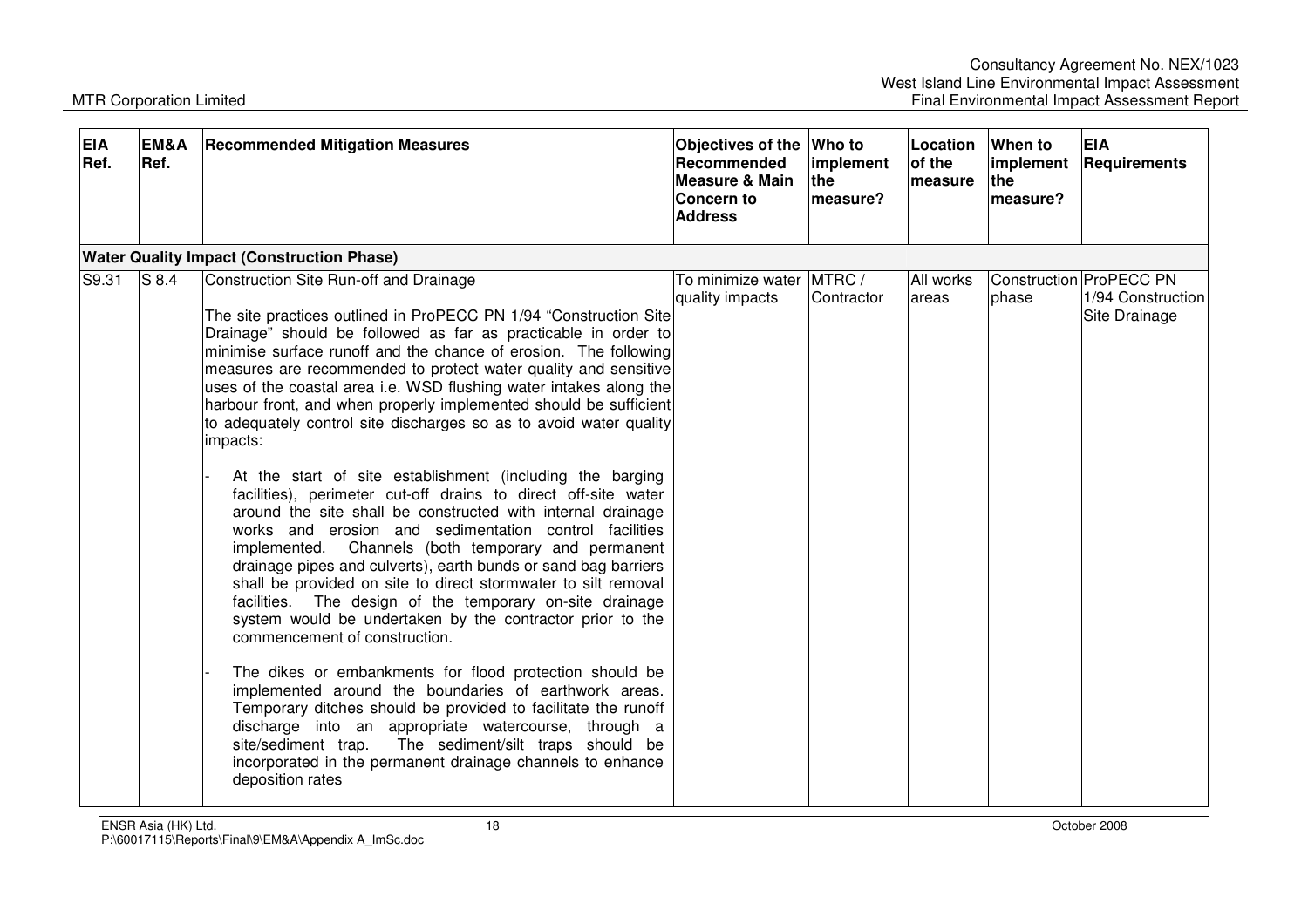| <b>EIA</b><br>Ref. | EM&A<br>Ref. | <b>Recommended Mitigation Measures</b>                                                                                                                                                                                                                                                                                                                                                                                                                                                                                                                                                                                                                                                                                                                                                                                                                                                                                                                                                                                                                                                                                                                                                                                                                                                                                                                                                                                                                                                                                                                                                | <b>Objectives of the</b><br>Recommended<br>Measure & Main<br>Concern to<br><b>Address</b> | Who to<br>implement<br>lthe l<br>lmeasure? | Location<br>of the<br><b>measure</b> | When to<br>implement<br><b>Ithe</b><br>measure? | <b>EIA</b><br>Requirements |
|--------------------|--------------|---------------------------------------------------------------------------------------------------------------------------------------------------------------------------------------------------------------------------------------------------------------------------------------------------------------------------------------------------------------------------------------------------------------------------------------------------------------------------------------------------------------------------------------------------------------------------------------------------------------------------------------------------------------------------------------------------------------------------------------------------------------------------------------------------------------------------------------------------------------------------------------------------------------------------------------------------------------------------------------------------------------------------------------------------------------------------------------------------------------------------------------------------------------------------------------------------------------------------------------------------------------------------------------------------------------------------------------------------------------------------------------------------------------------------------------------------------------------------------------------------------------------------------------------------------------------------------------|-------------------------------------------------------------------------------------------|--------------------------------------------|--------------------------------------|-------------------------------------------------|----------------------------|
|                    |              | Sand/silt removal facilities such as sand/silt traps and<br>sediment basins shall be provided to remove sand/silt particles<br>from runoff to meet the requirements of the TM standards<br>under the WPCO. The design of efficient silt removal facilities<br>shall be based on the guidelines in Appendix A1 of ProPECC<br>PN 1/94, which states that the retention time for silt/sand traps<br>shall be 5 minutes under maximum flow conditions. Sizes<br>may vary depending upon the flow rate, but for a flowrate of<br>$0.1\,\mathrm{m}^3/\mathrm{s}$ a sedimentation basin of 30 $\mathrm{m}^3$ would be required and<br>for a flow rate of 0.5 $m^3$ /s the basin would be 150 $m^3$ . The<br>detailed design of the sand/silt traps shall be undertaken by<br>the contractor prior to the commencement of construction.<br>All drainage facilities and erosion and sediment control<br>structures shall be regularly inspected and maintained to<br>ensure proper and efficient operation at all times and<br>particularly during rainstorms. Deposited silt and grit shall be<br>regularly removed, at the onset of and after each rainstorm to<br>ensure that these facilities are functioning properly at all times.<br>Measures shall be taken to minimize the ingress of site<br>drainage into excavations. If excavation of trenches in wet<br>periods is necessary, they should be dug and backfilled in<br>short sections wherever practicable. Water pumped out from<br>foundation excavations shall be discharged into storm drains<br>via silt removal facilities. |                                                                                           |                                            |                                      |                                                 |                            |
|                    |              | If surface excavation works cannot be avoided during the wet<br>season (April to September), temporarily exposed slope/soil<br>surfaces shall be covered by a tarpaulin or other means, as far<br>as practicable, and temporary access roads shall be protected                                                                                                                                                                                                                                                                                                                                                                                                                                                                                                                                                                                                                                                                                                                                                                                                                                                                                                                                                                                                                                                                                                                                                                                                                                                                                                                       |                                                                                           |                                            |                                      |                                                 |                            |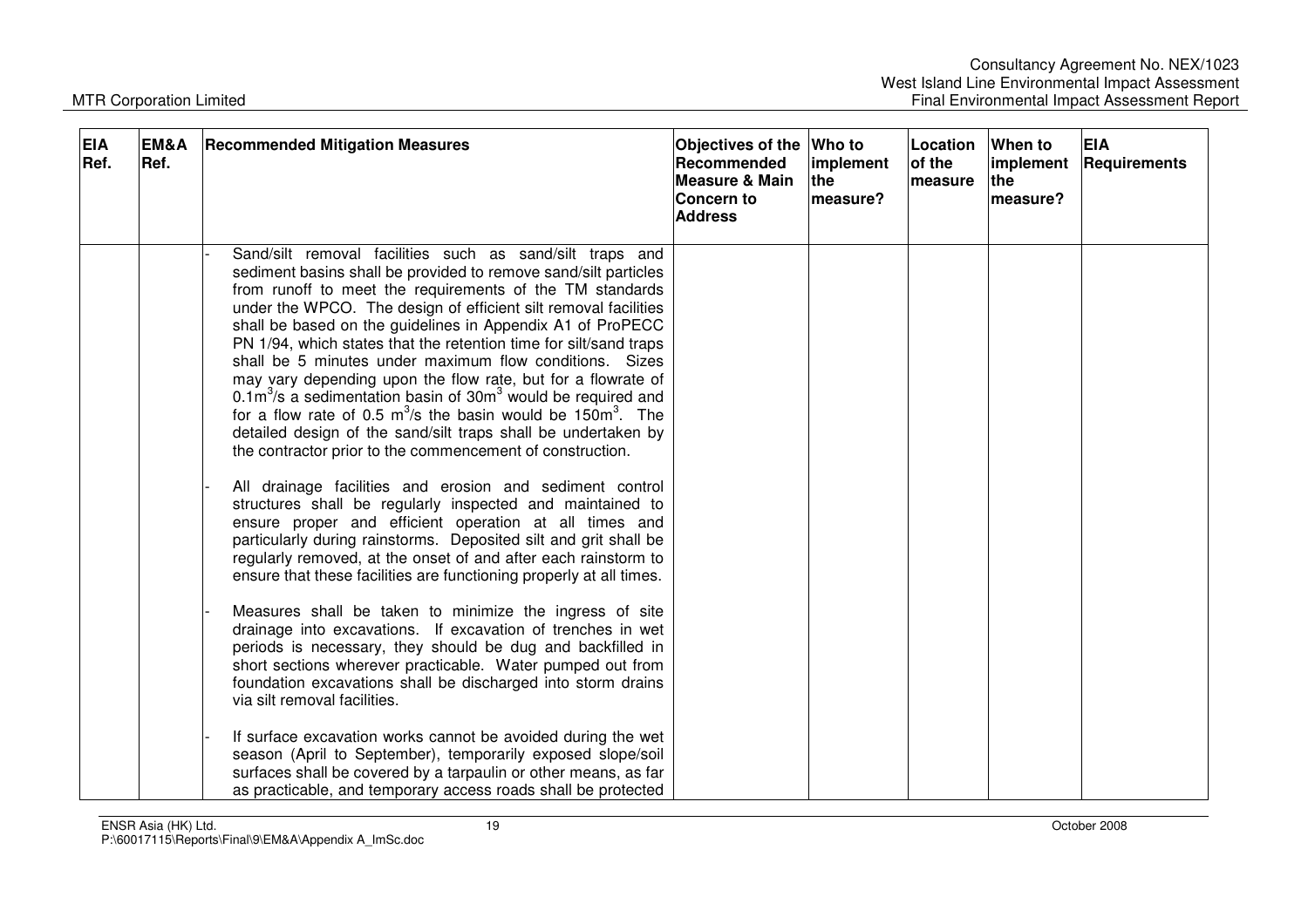| <b>EIA</b><br>Ref. | EM&A<br>Ref. | <b>Recommended Mitigation Measures</b>                                                                                                                                                                                                                                                                                                                                                                                                                                                                                                                                                                                                                                                                                                                                                                                                                                                                                                                                                                                                                   | Objectives of the Who to<br>Recommended<br>Measure & Main<br>Concern to<br><b>Address</b> | implement<br>lthe l<br>measure? | Location When to<br>of the<br>lmeasure | implement<br>the<br>measure? | <b>EIA</b><br><b>Requirements</b> |
|--------------------|--------------|----------------------------------------------------------------------------------------------------------------------------------------------------------------------------------------------------------------------------------------------------------------------------------------------------------------------------------------------------------------------------------------------------------------------------------------------------------------------------------------------------------------------------------------------------------------------------------------------------------------------------------------------------------------------------------------------------------------------------------------------------------------------------------------------------------------------------------------------------------------------------------------------------------------------------------------------------------------------------------------------------------------------------------------------------------|-------------------------------------------------------------------------------------------|---------------------------------|----------------------------------------|------------------------------|-----------------------------------|
|                    |              | by crushed stone or gravel, as excavation proceeds.<br>Interception channels shall be provided (e.g. along the crest/<br>edge of the excavation) to prevent storm runoff from washing<br>across exposed soil surfaces. Arrangements shall always be<br>in place to ensure that adequate surface protection measures<br>can be safely carried out well before the arrival of a rainstorm.<br>Other measures that need to be implemented before, during<br>and after rainstorms are summarized in ProPECC PN 1/94.<br>The overall slope of the site should be kept to a minimum to<br>reduce the erosive potential of surface water flows, and all<br>trafficked areas and access roads protected by coarse stone<br>ballast. An additional advantage accruing from the use of<br>crushed stone is the positive traction gained during prolonged<br>periods of inclement weather and the reduction of surface<br>sheet flows<br>All vehicles and plant shall be cleaned before leaving a<br>construction site to ensure no earth, mud, debris and the like |                                                                                           |                                 |                                        |                              |                                   |
|                    |              | is deposited by them on roads. An adequately designed and<br>sited wheel washing facility shall be provided at every<br>construction site exit where practicable. Wash-water shall<br>have sand and silt settled out and removed at least on a<br>weekly basis to ensure the continued efficiency of the process.<br>The section of access road leading to, and exiting from, the<br>wheel-wash bay to the public road shall be paved with<br>sufficient backfill toward the wheel-wash bay to prevent<br>vehicle tracking of soil and silty water to public roads and<br>drains.<br>Open stockpiles of construction materials or construction                                                                                                                                                                                                                                                                                                                                                                                                           |                                                                                           |                                 |                                        |                              |                                   |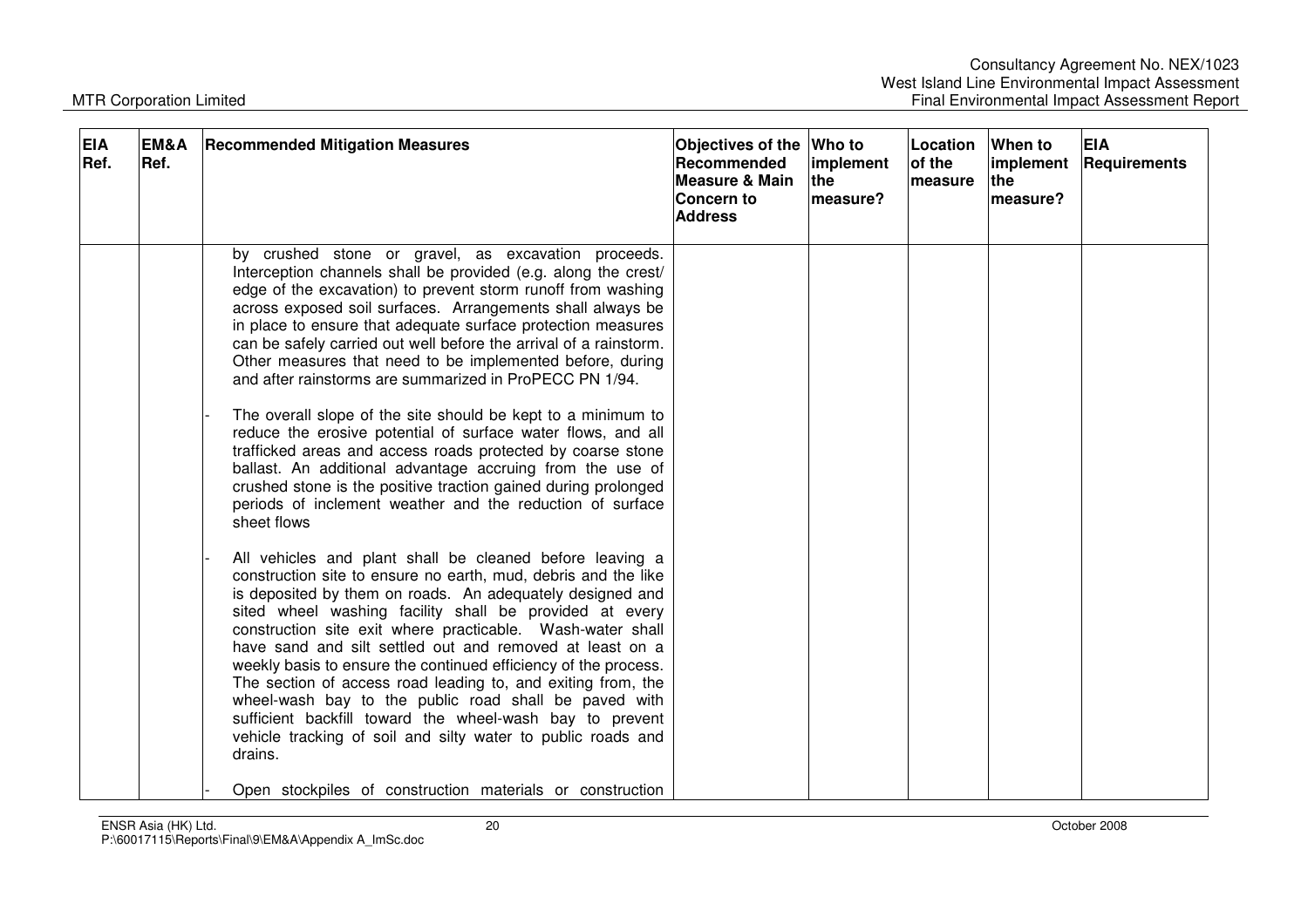| <b>EIA</b><br>Ref. | EM&A<br>Ref.      | <b>Recommended Mitigation Measures</b>                                                                                                                                                                                                                                                                                                                                                                                                 | Objectives of the Who to<br>Recommended<br><b>Measure &amp; Main</b><br><b>Concern to</b><br><b>Address</b> | implement<br>the<br>measure? | Location<br>of the<br>measure | <b>When to</b><br>implement<br>the<br>measure? | <b>EIA</b><br>Requirements |
|--------------------|-------------------|----------------------------------------------------------------------------------------------------------------------------------------------------------------------------------------------------------------------------------------------------------------------------------------------------------------------------------------------------------------------------------------------------------------------------------------|-------------------------------------------------------------------------------------------------------------|------------------------------|-------------------------------|------------------------------------------------|----------------------------|
|                    |                   | wastes on-site should be covered with tarpaulin or similar<br>fabric during rainstorms. Measures should be taken to prevent<br>the washing away of construction materials, soil, silt or debris<br>into any drainage system.                                                                                                                                                                                                           |                                                                                                             |                              |                               |                                                |                            |
|                    |                   | Manholes (including newly constructed ones) should always<br>be adequately covered and temporarily sealed so as to<br>prevent silt, construction materials or debris being washed into<br>the drainage system and storm runoff being directed into foul<br>sewers.                                                                                                                                                                     |                                                                                                             |                              |                               |                                                |                            |
|                    |                   | Precautions be taken at any time of year when rainstorms are<br>likely, actions to be taken when a rainstorm is imminent or<br>forecasted, and actions to be taken during or after rainstorms<br>are summarised in Appendix A2 of ProPECC PN 1/94.<br>Particular attention should be paid to the control of silty<br>surface runoff during storm events, especially for areas<br>located near steep slopes.                            |                                                                                                             |                              |                               |                                                |                            |
|                    |                   | Bentonite slurries used in diaphragm wall construction shall be<br>reconditioned and reused wherever practicable. Temporary<br>enclosed storage locations shall be provided on-site for any<br>unused bentonite that needs to be transported away after all<br>the related construction activities are completed.<br>The<br>requirements in ProPECC PN 1/94 shall be adhered to in the<br>handling and disposal of bentonite slurries. |                                                                                                             |                              |                               |                                                |                            |
| S9.32<br>S9.33     | $S$ 8.5 &<br>S8.6 | <b>General Construction Activities</b><br>Construction solid waste, debris and refuse generated on-site<br>shall be collected, handled and disposed of properly to avoid                                                                                                                                                                                                                                                               | To minimize water MTRC /<br>quality impacts                                                                 | Contractor                   | All works<br>areas            | Construction EIA<br>phase                      | Recommendation             |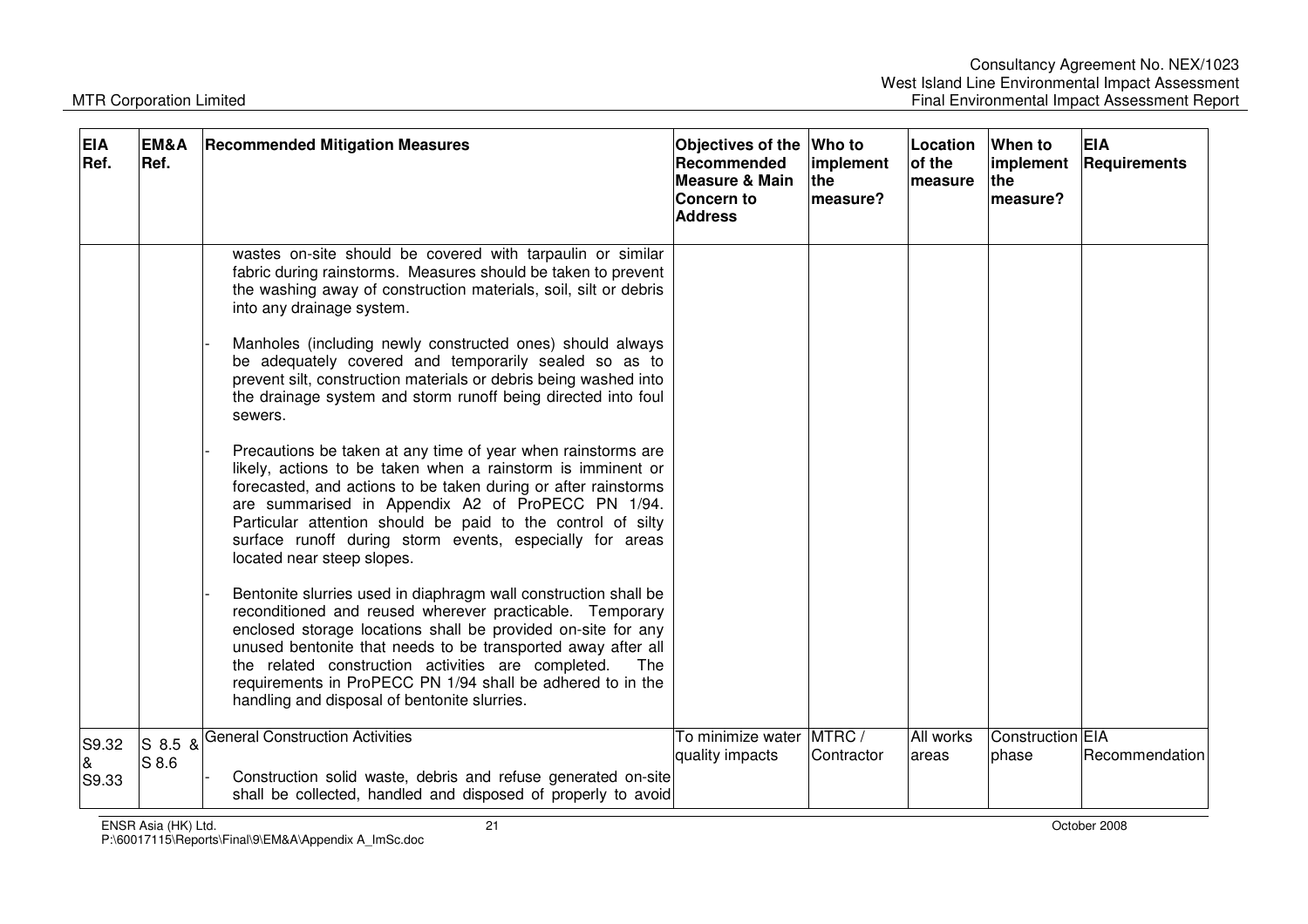| <b>EIA</b><br>Ref. | EM&A<br>Ref. | <b>Recommended Mitigation Measures</b>                                                                                                                                                                                                                                                                                                                                                                                                                                                                                                                                                                                                                                         | Objectives of the<br>Recommended<br><b>Measure &amp; Main</b><br>Concern to<br><b>Address</b> | <b>Who to</b><br>implement<br>the<br>measure? | Location<br>of the<br>measure                                                    | When to<br>implement<br>the<br>measure? | <b>EIA</b><br>Requirements                           |
|--------------------|--------------|--------------------------------------------------------------------------------------------------------------------------------------------------------------------------------------------------------------------------------------------------------------------------------------------------------------------------------------------------------------------------------------------------------------------------------------------------------------------------------------------------------------------------------------------------------------------------------------------------------------------------------------------------------------------------------|-----------------------------------------------------------------------------------------------|-----------------------------------------------|----------------------------------------------------------------------------------|-----------------------------------------|------------------------------------------------------|
|                    |              | entering any nearby stormwater drain. Stockpiles of cement and<br>other construction materials shall be kept covered when not<br>being used. Requirements of the solid waste management are<br>described in Section 7 of this EIA Report.                                                                                                                                                                                                                                                                                                                                                                                                                                      |                                                                                               |                                               |                                                                                  |                                         |                                                      |
|                    |              | Oils and fuels shall only be used and stored in designated areas<br>which have pollution prevention facilities. To prevent spillage of<br>fuels and solvents to nearby stormwater drain, all fuel tanks and<br>storage areas shall be provided with locks and be sited on<br>sealed areas, within bunds of a capacity equal to 110% of the<br>storage capacity of the largest tank. The bund shall be drained<br>of rainwater after a rain event.                                                                                                                                                                                                                              |                                                                                               |                                               |                                                                                  |                                         |                                                      |
| S9.34              | $S$ 8.7      | Sewage from Construction Workforce<br>Temporary sanitary facilities, such as portable chemical toilets, quality impacts<br>shall be employed on-site where necessary to handle sewage<br>from the workforce. A licensed contractor should be employed to<br>provide appropriate and adequate portable toilets and would be<br>responsible for appropriate disposal of waste matter and<br>maintenance of these facilities.                                                                                                                                                                                                                                                     | To minimize water MTRC /                                                                      | Contractor                                    | All works<br>areas with phase<br>on-site<br>sanitary<br><i><b>facilities</b></i> |                                         | Construction Water Pollution<br>Control<br>Ordinance |
| S9.35              | S8.8         | <b>Tunnelling Wastewater Discharge</b><br>Wastewater with a high level of suspended solids should be treated<br>before discharge by settlement in tanks with sufficient retention<br>time. Oil interceptors would also be required to remove the oil,<br>lubricants and grease from the wastewater. In case of very high<br>levels of suspended solids, an on-site pre-packaged treatment plant<br>may be required with the addition of flocculants to improve the<br>settlement of solids. A discharge licence under the WPCO would be<br>required for discharge to the stormwater drain. It may be a<br>stipulation of the WPCO licence to require the Contractor to monitor | To minimize water MTRC /<br>quality impacts                                                   | Contractor                                    | All works<br>areas with phase<br>tunneling<br>works                              |                                         | Construction Water Pollution<br>Control<br>Ordinance |

ENSR Asia (HK) Ltd. 22 October 2008 P:\60017115\Reports\Final\9\EM&A\Appendix A\_ImSc.doc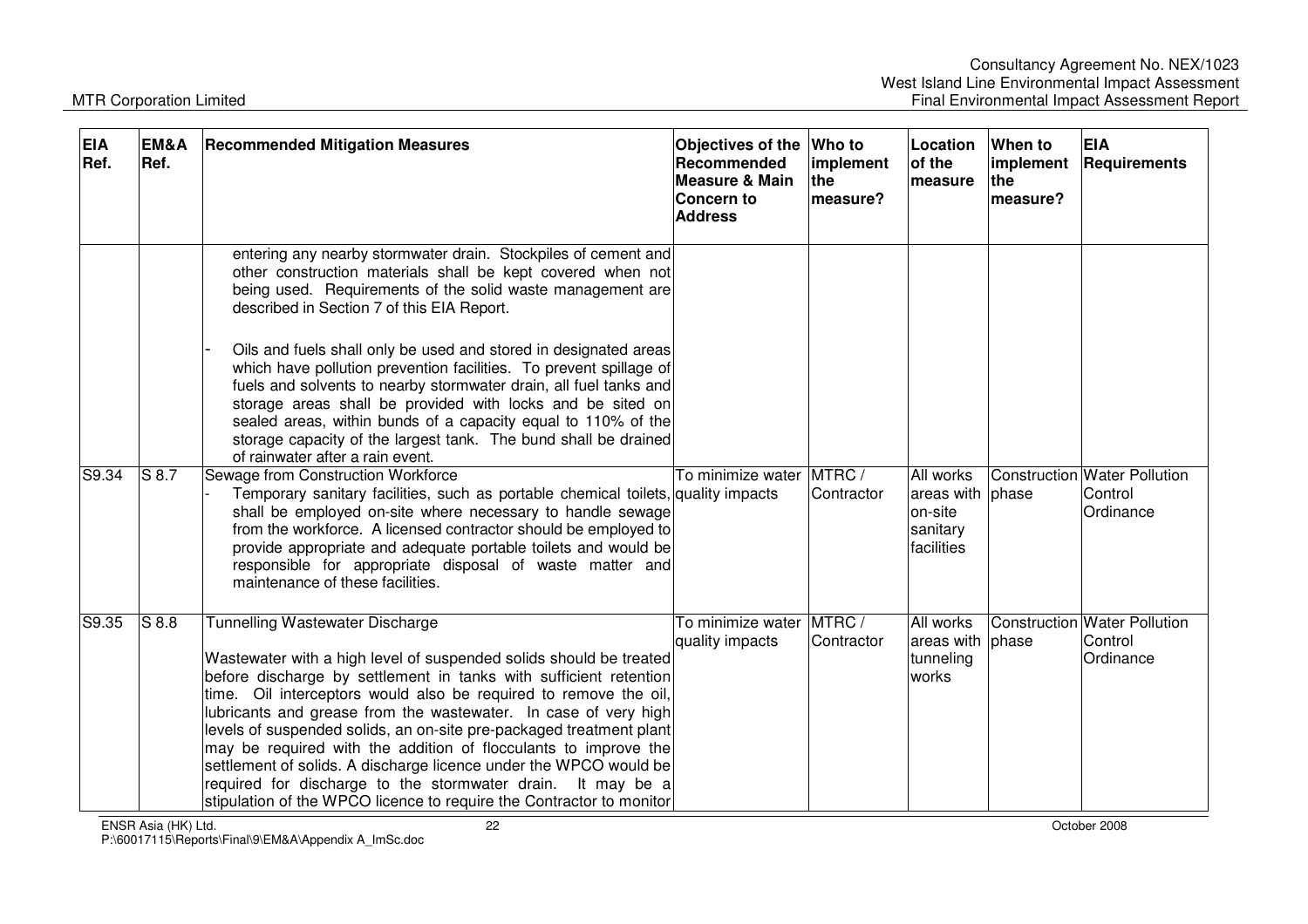| <b>EIA</b><br>Ref. | EM&A<br>Ref.                           | <b>Recommended Mitigation Measures</b>                                                                                                                                                                                                                                                                                                                                                               | Objectives of the<br>Recommended<br><b>Measure &amp; Main</b><br>Concern to<br><b>Address</b>                                                | Who to<br>implement<br>the<br>measure? | Location<br>of the<br>measure        | When to<br>implement<br><b>the</b><br>measure? | <b>EIA</b><br>Requirements                     |
|--------------------|----------------------------------------|------------------------------------------------------------------------------------------------------------------------------------------------------------------------------------------------------------------------------------------------------------------------------------------------------------------------------------------------------------------------------------------------------|----------------------------------------------------------------------------------------------------------------------------------------------|----------------------------------------|--------------------------------------|------------------------------------------------|------------------------------------------------|
|                    |                                        | the quality / quantity of the discharge to show compliance with the<br>conditions of the licence.                                                                                                                                                                                                                                                                                                    |                                                                                                                                              |                                        |                                      |                                                |                                                |
| S9.36              | S8.9                                   | <b>Groundwater Monitoring</b><br>Monitoring of groundwater table shall be conducted on a weekly<br>basis and recharge wells will be installed.                                                                                                                                                                                                                                                       | To control the<br>potential impact on Contractor<br>tree walls at<br>Forbes Street due<br>to groundwater<br>drawdown induced<br>by tunneling | MTRC/                                  | <b>Works</b><br>Areas C & phase      | Construction <sup>EIA</sup>                    | lRecommendation                                |
|                    |                                        | <b>Water Quality Impact (Operation Phase)</b>                                                                                                                                                                                                                                                                                                                                                        |                                                                                                                                              |                                        |                                      |                                                |                                                |
| S9.27              | S8.10-<br>S8.11                        | Runoff from Rail Track and operational tunnel drainage<br>The tunnel wall would be equipped with water-tight liner and tunnel seepage<br>designed for no seepage.<br>Standard designed silt trap or grease trap (if necessary) and oil<br>interceptor would be provided to remove the oil, lubricants,<br>grease, silt and grit from the tunnel runoff before discharge into<br>stormwater drainage. | To control runoff<br>from rail track and                                                                                                     | <b>MTRC</b>                            | <b>Tunnels</b><br>and rail<br>tracks | Operation<br>phase                             | <b>Water Pollution</b><br>Control<br>Ordinance |
| S9.37              | S8.12-<br>S8.14<br>ENSR Asia (HK) Ltd. | Track drainage channels discharge should pass through oil/grit<br>interceptors/chambers to remove oil, grease and sediment<br>before being pumped to the public stormwater drainage<br>system.<br>The silt traps and oil interceptors should be cleaned and<br>maintained regularly.<br>23                                                                                                           |                                                                                                                                              |                                        |                                      |                                                | October 2008                                   |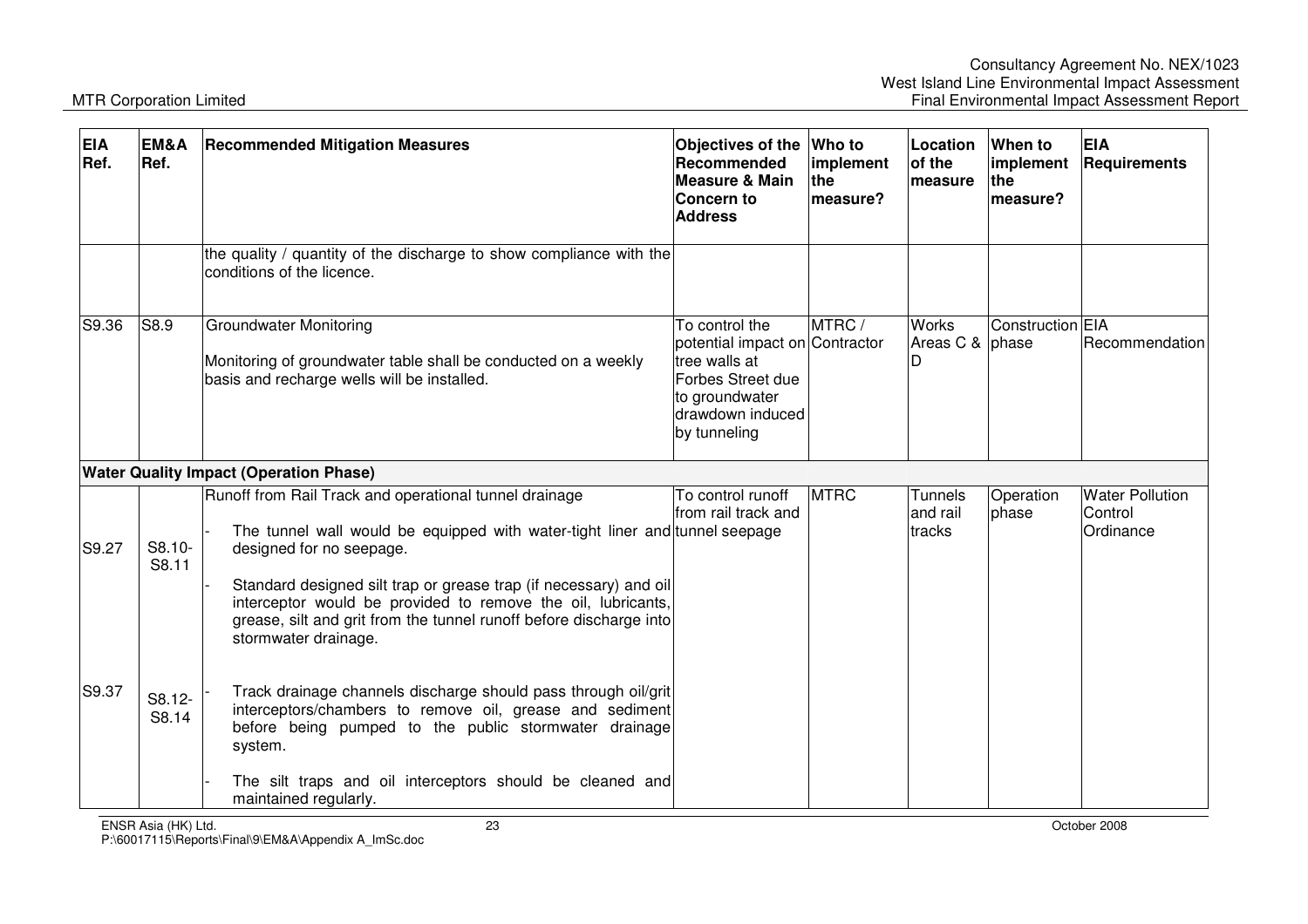| <b>EIA</b><br>Ref.    | EM&A<br>Ref.      | <b>Recommended Mitigation Measures</b>                                                                                                                                                                                                                                                                                            | Objectives of the<br>Recommended<br><b>Measure &amp; Main</b><br>Concern to<br><b>Address</b>                                  | <b>Who to</b><br>implement<br>the<br>measure? | Location<br>of the<br>measure                                                             | When to<br>implement<br>lthe.<br>measure? | <b>EIA</b><br>Requirements                     |
|-----------------------|-------------------|-----------------------------------------------------------------------------------------------------------------------------------------------------------------------------------------------------------------------------------------------------------------------------------------------------------------------------------|--------------------------------------------------------------------------------------------------------------------------------|-----------------------------------------------|-------------------------------------------------------------------------------------------|-------------------------------------------|------------------------------------------------|
|                       |                   | Oily contents of the oil interceptors should be transferred to an<br>appropriate disposal facility, or to be collected for reuse, if<br>possible.                                                                                                                                                                                 |                                                                                                                                |                                               |                                                                                           |                                           |                                                |
| S9.27                 | S8.15-<br>S8.16   | Sewage from Station<br>Sewage and wastewater effluents generated from the staff at<br>stations and food and beverage outlets, if any, would be<br>connected to the existing foul sewerage system.<br>Runoff from cleaning activities at the stations which would enter<br>floor drains would also be connected to the foul sewer. | To control sewage<br>from stations                                                                                             | <b>MTRC</b>                                   | WIL<br><b>Stations</b>                                                                    | Operation<br>phase                        | <b>Water Pollution</b><br>Control<br>Ordinance |
| <b>Hazard to Life</b> |                   |                                                                                                                                                                                                                                                                                                                                   |                                                                                                                                |                                               |                                                                                           |                                           |                                                |
| <b>S10</b>            | S <sub>10.1</sub> | Blasting activities regarding transport, storage and use of<br>explosives should be supervised and audited by competent site<br>staff to ensure strict compliance with the blasting permit conditions.                                                                                                                            | To ensure that the<br>risks from the<br>proposed<br>explosives<br>storage, handling<br>and transport<br>would be<br>acceptable | MTRC /<br>Contractor                          | <b>Works</b><br>areas at<br>which<br>explosives<br>would be<br>stored<br>land/or<br>used. | Construction Dangerous<br>phase           | Goods Ordinance                                |
| <b>S10</b>            | S <sub>10.1</sub> | Delivery vehicles shall not be permitted to remain unattended within To reduce the risk<br>the magazine. In addition, they shall not be allowed to park<br>overnight, or when not in use, within the magazine and its audits                                                                                                      | of fire within the<br>magazine                                                                                                 | MTRC/<br>Contractor                           | Explosive<br>Magazine                                                                     | Operational<br>phase                      |                                                |
| <b>S10</b>            | S <sub>10.1</sub> | Blast doors or heavy duty blast curtains should be installed at the<br>access adits and shafts to prevent flyrock, and control the air over-                                                                                                                                                                                      | To reduce the risk MTRC /<br>of injury due to                                                                                  | Contractor                                    | At suitable<br>locations,                                                                 | Construction<br>phase                     |                                                |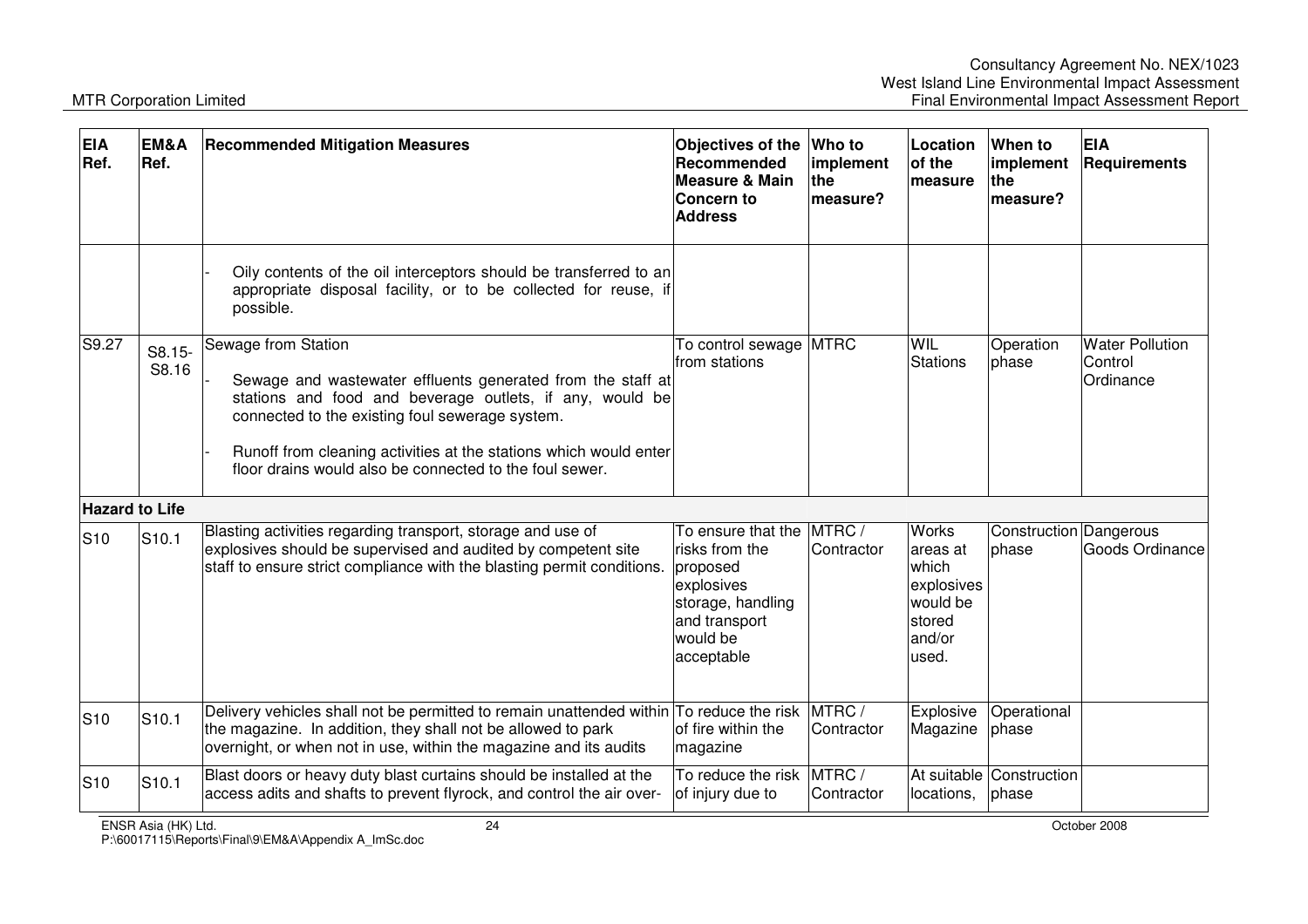| <b>EIA</b><br>Ref. | EM&A<br>Ref.      | <b>Recommended Mitigation Measures</b>                                                                                                                                                                                                                                                                                                                                                                                                                                                                                                                                                                                                                                                                                          | Objectives of the<br>Recommended<br><b>Measure &amp; Main</b><br>Concern to<br><b>Address</b>            | <b>Who to</b><br>implement<br><b>the</b><br>measure? | Location<br>of the<br>measure                                | When to<br>implement<br>the<br>measure?       | <b>EIA</b><br>Requirements                                                                                                                                     |
|--------------------|-------------------|---------------------------------------------------------------------------------------------------------------------------------------------------------------------------------------------------------------------------------------------------------------------------------------------------------------------------------------------------------------------------------------------------------------------------------------------------------------------------------------------------------------------------------------------------------------------------------------------------------------------------------------------------------------------------------------------------------------------------------|----------------------------------------------------------------------------------------------------------|------------------------------------------------------|--------------------------------------------------------------|-----------------------------------------------|----------------------------------------------------------------------------------------------------------------------------------------------------------------|
|                    |                   | pressure                                                                                                                                                                                                                                                                                                                                                                                                                                                                                                                                                                                                                                                                                                                        | flyrock during the<br><b>WIL</b> construction                                                            |                                                      | access<br>adits and<br>shafts                                |                                               |                                                                                                                                                                |
| S <sub>10</sub>    | S <sub>10.1</sub> | Detonators shall not be transported in the same vehicle with other<br>Class 1 explosives                                                                                                                                                                                                                                                                                                                                                                                                                                                                                                                                                                                                                                        | To reduce the risk MTRC/<br>of explosion during Contractor<br>the transport of<br>cartridged<br>emulsion |                                                      |                                                              | Construction<br>lphase                        |                                                                                                                                                                |
|                    |                   | <b>Air Quality (Construction Phase)</b>                                                                                                                                                                                                                                                                                                                                                                                                                                                                                                                                                                                                                                                                                         |                                                                                                          |                                                      |                                                              |                                               |                                                                                                                                                                |
| Table<br>11.6      | Table<br>9.5      | <b>Rock Crushing Plants</b><br>The unloading process would be undertaken within enclosed rock<br>crushing facility. Water spraying would be provided at the unloading<br>point.<br>The crushing process is the secondary crushing. The rock crushing<br>plant is enclosed and water spraying system would be installed.<br>Dust extraction and collection system with 80% dust removal<br>efficiency would be provided.<br>The crushed stone/rock would be screened by the screening and<br>sorting facility before transporting to the temporary stockpile via<br>enclosed conveyor. Water spraying system would be installed.<br>Dust extraction and collection system with 80% dust removal<br>efficiency would be provided. | To minimize dust<br>impacts                                                                              | MTRC/<br>Contractor                                  | Rock<br>crushing<br>plants at<br>works<br>lareas B<br>land E | Construction Air Pollution<br>phase           | Control<br>Ordinance<br><b>Guideline Note</b><br>on the Best<br><b>Practicable</b><br>Means for<br><b>Mineral Works</b><br>(Stone Crushing<br>Plants) BPM 11/1 |
| Table<br>11.7      | Table<br>9.6      | <b>Temporary Stockpiles</b><br>Kennedy Town Abattoir Site:<br>Loading point – Loading of crushed materials from rock crushing<br>facility onto stockpile                                                                                                                                                                                                                                                                                                                                                                                                                                                                                                                                                                        | To minimize dust<br>impacts                                                                              | MTRC/<br>Contractor                                  | stockpiles<br>at works<br>lareas B<br>and E                  | Temporary Construction Air Pollution<br>phase | Control<br>Ordinance                                                                                                                                           |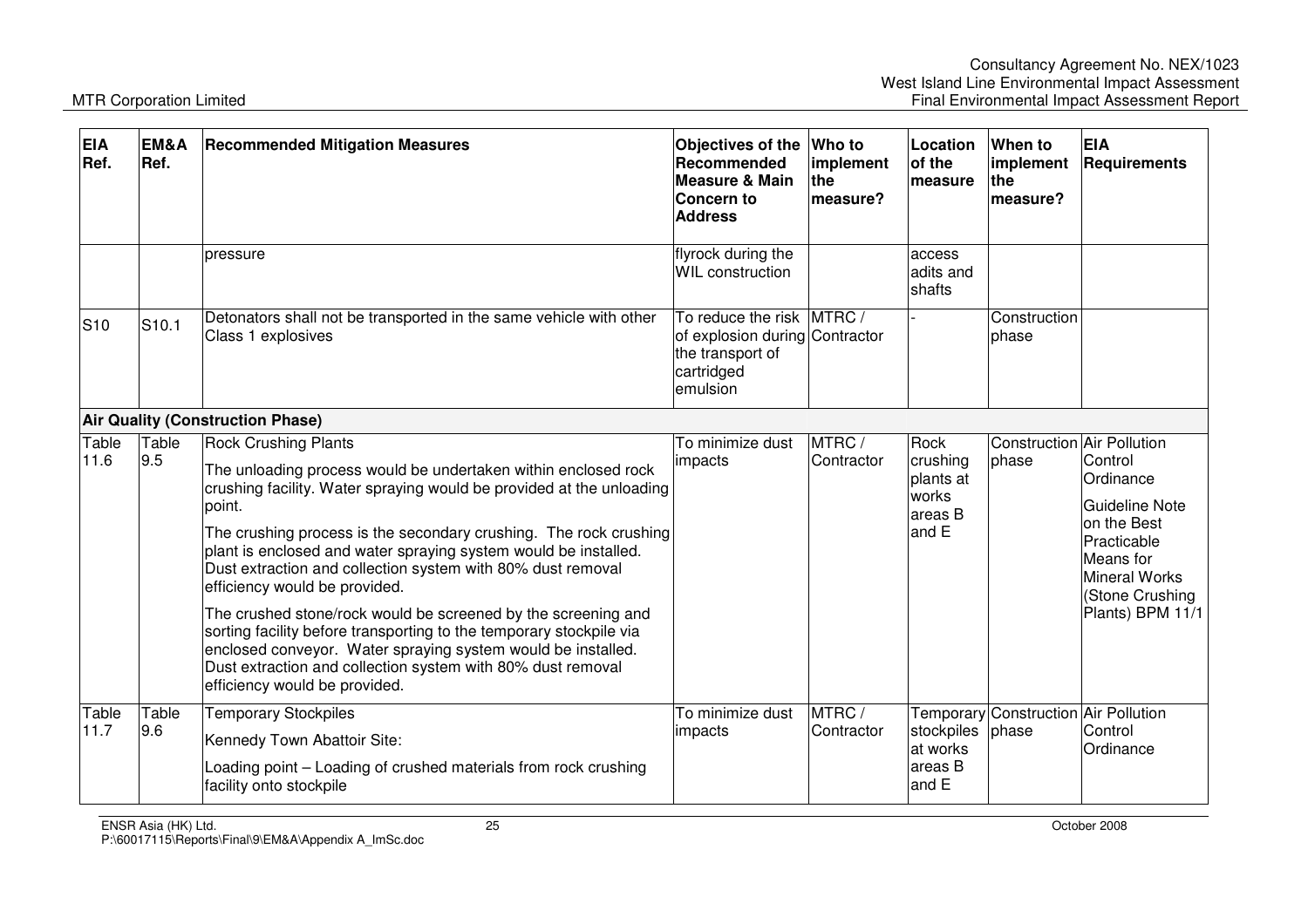| <b>EIA</b><br>Ref. | <b>EM&amp;A</b><br>Ref. | <b>Recommended Mitigation Measures</b>                                                                                                                                                                                                                                                                             | Objectives of the<br>Recommended<br><b>Measure &amp; Main</b><br><b>Concern to</b><br><b>Address</b> | Who to<br>implement<br><b>the</b><br>measure? | Location<br>of the<br>measure | When to<br>implement<br><b>the</b><br>measure? | <b>EIA</b><br>Requirements |
|--------------------|-------------------------|--------------------------------------------------------------------------------------------------------------------------------------------------------------------------------------------------------------------------------------------------------------------------------------------------------------------|------------------------------------------------------------------------------------------------------|-----------------------------------------------|-------------------------------|------------------------------------------------|----------------------------|
|                    |                         | The transportation would be via an enclosed conveyor belt<br>system and water spraying and flexible dust curtains would be<br>provided at the loading point to suppress the dust impact.                                                                                                                           |                                                                                                      |                                               |                               |                                                |                            |
|                    |                         | Storage of materials - Active area for loading & unloading materials                                                                                                                                                                                                                                               |                                                                                                      |                                               |                               |                                                |                            |
|                    |                         | The active area would be minimized to 20% of the total area of<br>the stock piles. The 80% inactive area would be well covered<br>with impervious sheeting. Water spraying system would be<br>applied on the active area and watering with complete<br>coverage of active area four times a day would be required. |                                                                                                      |                                               |                               |                                                |                            |
|                    |                         | Transportation of materials to Barging Point 1                                                                                                                                                                                                                                                                     |                                                                                                      |                                               |                               |                                                |                            |
|                    |                         | Wheel wash facilities provided at the site exit. The vehicles<br>would be washed before leaving the stockpiles. The spoils<br>would also be well covered before leaving the site in order to<br>minimise generation of dusty materials.                                                                            |                                                                                                      |                                               |                               |                                                |                            |
|                    |                         | The haul roads within the site would be all paved and water<br>spraying would be provided to keep the wet condition.                                                                                                                                                                                               |                                                                                                      |                                               |                               |                                                |                            |
|                    |                         | <b>Western PCWA:</b>                                                                                                                                                                                                                                                                                               |                                                                                                      |                                               |                               |                                                |                            |
|                    |                         | Loading point - Loading of crushed materials from rock crushing<br>facility onto stockpile                                                                                                                                                                                                                         |                                                                                                      |                                               |                               |                                                |                            |
|                    |                         | The transportation would be via an enclosed conveyor belt<br>system and water spraying and flexible dust curtains would be<br>provided at the loading point to suppress the dust impact.                                                                                                                           |                                                                                                      |                                               |                               |                                                |                            |
|                    |                         | Storage of materials - Active area for loading & unloading materials                                                                                                                                                                                                                                               |                                                                                                      |                                               |                               |                                                |                            |
|                    |                         | Water spraying system would be applied on the active area and<br>watering with complete of active area four times a day would be<br>required.                                                                                                                                                                      |                                                                                                      |                                               |                               |                                                |                            |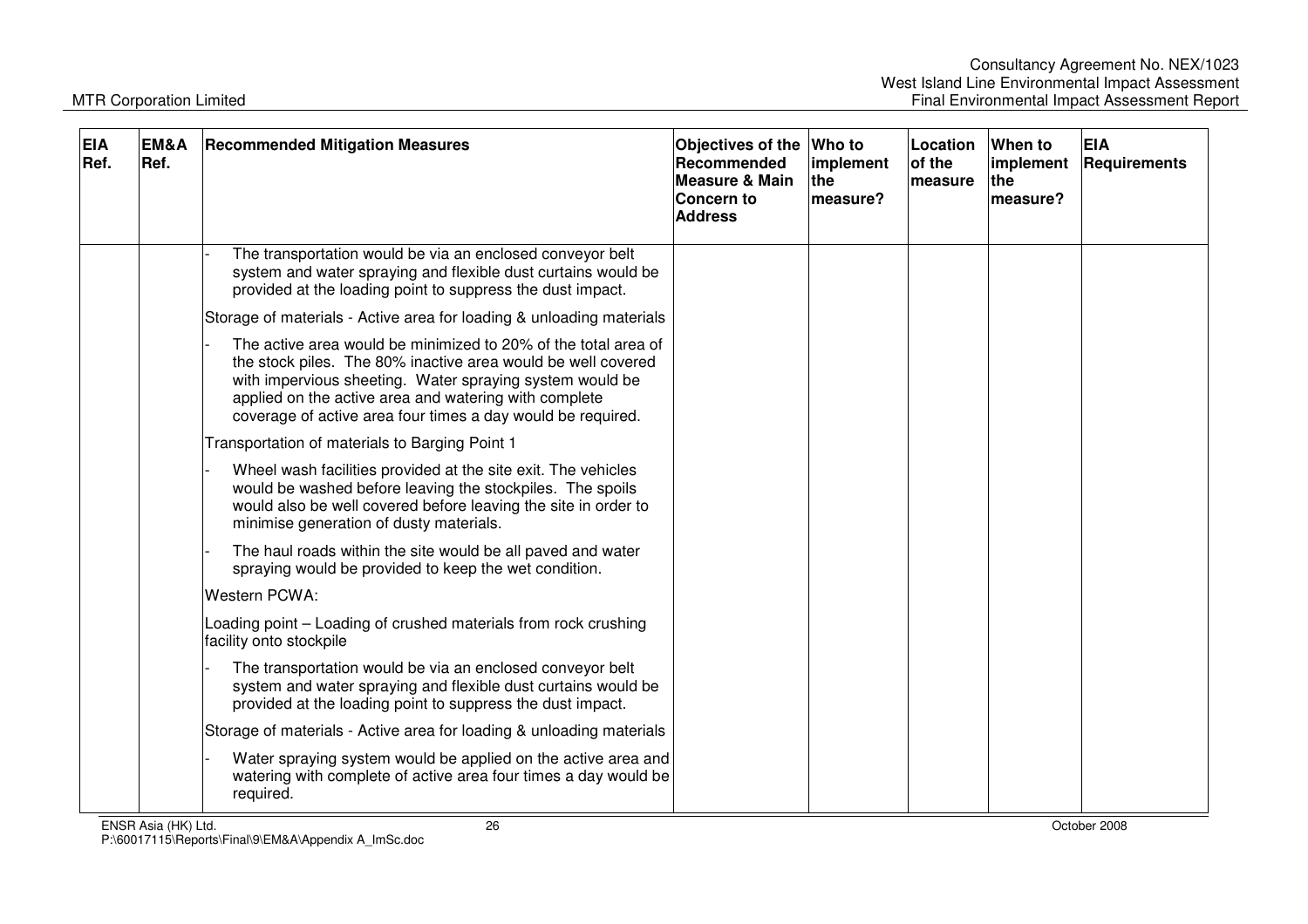| <b>EIA</b><br>Ref. | EM&A<br>Ref.        | <b>Recommended Mitigation Measures</b>                                                                                                                                                 | Objectives of the<br><b>Recommended</b><br><b>Measure &amp; Main</b><br>Concern to<br><b>Address</b> | Who to<br>implement<br>the<br>measure? | Location<br>of the<br>measure                     | When to<br>implement<br>the<br>measure? | <b>EIA</b><br><b>Requirements</b>                  |
|--------------------|---------------------|----------------------------------------------------------------------------------------------------------------------------------------------------------------------------------------|------------------------------------------------------------------------------------------------------|----------------------------------------|---------------------------------------------------|-----------------------------------------|----------------------------------------------------|
|                    |                     | Transportation of materials to Barging Point 2                                                                                                                                         |                                                                                                      |                                        |                                                   |                                         |                                                    |
|                    |                     | The vehicles would be washed before leaving the stockpiles.<br>The spoils would also be well covered before leaving the site in<br>order to minimise generation of dusty materials.    |                                                                                                      |                                        |                                                   |                                         |                                                    |
|                    |                     | The haul road would be paved and water spraying would be<br>provided to keep the wet condition                                                                                         |                                                                                                      |                                        |                                                   |                                         |                                                    |
| Table              | Table               | <b>Barging Facilities</b>                                                                                                                                                              | To minimize dust<br>impacts                                                                          | MTRC/<br>Contractor                    | Barging<br>points at<br>works<br>areas B<br>and E | phase                                   | Construction Air Pollution<br>Control<br>Ordinance |
| 11.8               | 9.7                 | Kennedy Town Abattoir Site                                                                                                                                                             |                                                                                                      |                                        |                                                   |                                         |                                                    |
|                    |                     | Transportation of spoils to Barging Point 1                                                                                                                                            |                                                                                                      |                                        |                                                   |                                         |                                                    |
|                    |                     | All road surfaces within the barging facilities would be paved<br>and water spraying would be provided to keep the wet<br>condition.                                                   |                                                                                                      |                                        |                                                   |                                         |                                                    |
|                    |                     | Unloading of spoil materials                                                                                                                                                           |                                                                                                      |                                        |                                                   |                                         |                                                    |
|                    |                     | The unloading process would be undertaken within enclosed<br>tipping hall. Flexible dust curtains and water spraying would be<br>provided at the discharge point for dust suppression. |                                                                                                      |                                        |                                                   |                                         |                                                    |
|                    |                     | Vehicles leaving the barging facility                                                                                                                                                  |                                                                                                      |                                        |                                                   |                                         |                                                    |
|                    |                     | Vehicle wheel washing facilities provided at site exit                                                                                                                                 |                                                                                                      |                                        |                                                   |                                         |                                                    |
|                    |                     | <b>Western PCWA</b>                                                                                                                                                                    |                                                                                                      |                                        |                                                   |                                         |                                                    |
|                    |                     | Transportation of spoils to Barging Point 2                                                                                                                                            |                                                                                                      |                                        |                                                   |                                         |                                                    |
|                    |                     | All road surfaces within the barging facilities would be paved<br>and water spraying would be provided to keep the wet<br>condition.                                                   |                                                                                                      |                                        |                                                   |                                         |                                                    |
|                    |                     | Unloading of spoil materials from trucks to Barging Point 2                                                                                                                            |                                                                                                      |                                        |                                                   |                                         |                                                    |
|                    | ENSR Asia (HK) Ltd. | 27                                                                                                                                                                                     |                                                                                                      |                                        |                                                   |                                         | October 2008                                       |

P:\60017115\Reports\Final\9\EM&A\Appendix A\_ImSc.doc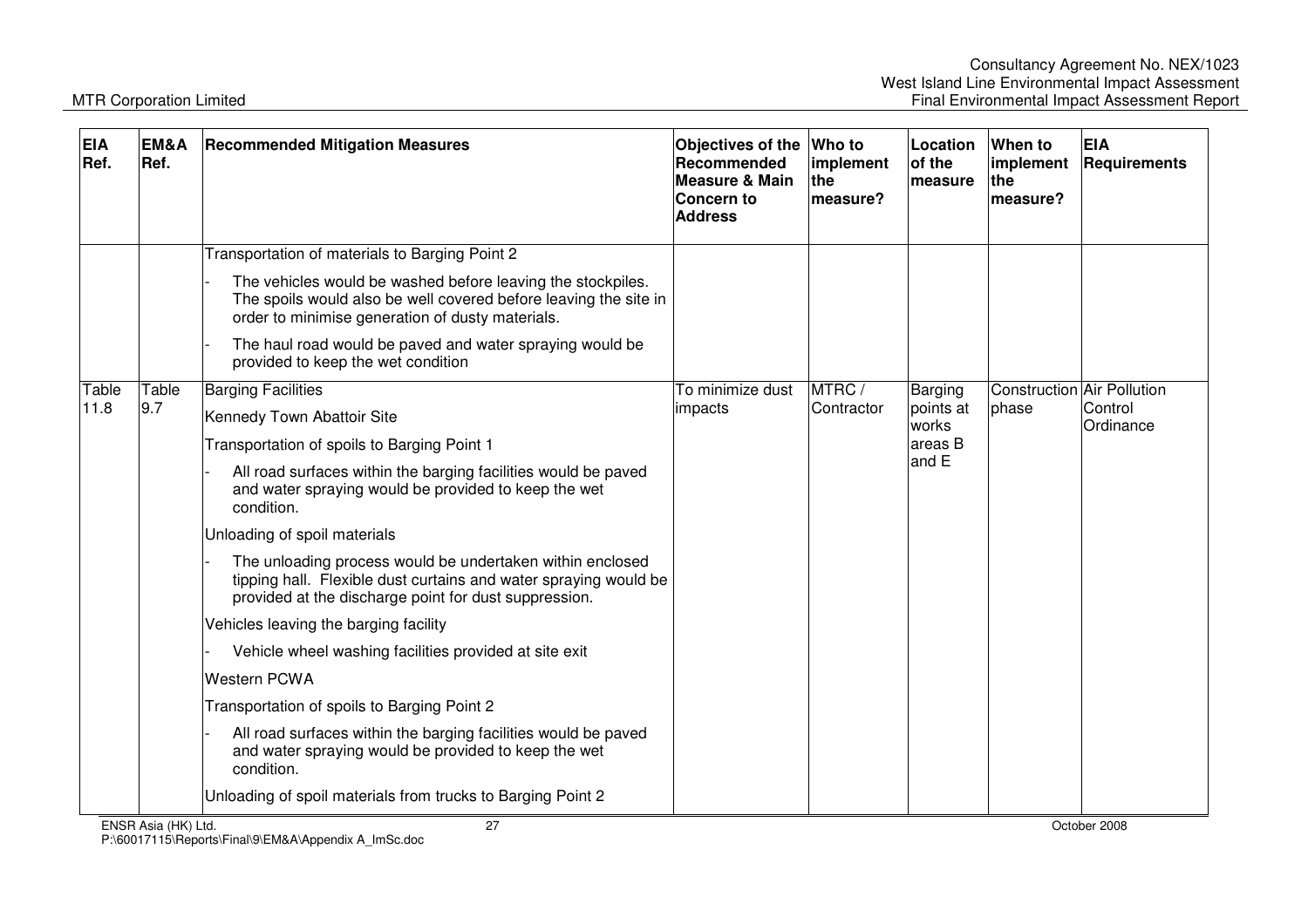| <b>EIA</b><br>Ref. | EM&A<br>Ref. | <b>Recommended Mitigation Measures</b>                                                                                                                                                                                                                                                                                                     | Objectives of the<br>Recommended<br>Measure & Main<br>Concern to<br><b>Address</b> | Who to<br>implement<br>the<br>measure? | Location<br>of the<br><b>Imeasure</b>                                                    | When to<br>implement<br>the<br>measure?    | <b>EIA</b><br>Requirements                                                                                                                              |
|--------------------|--------------|--------------------------------------------------------------------------------------------------------------------------------------------------------------------------------------------------------------------------------------------------------------------------------------------------------------------------------------------|------------------------------------------------------------------------------------|----------------------------------------|------------------------------------------------------------------------------------------|--------------------------------------------|---------------------------------------------------------------------------------------------------------------------------------------------------------|
|                    |              | The unloading process should be undertaken within the<br>enclosed tipping hall. Flexible dust curtains and water spraying<br>would be provided at the discharge point for dust suppression.<br>Unloading of spoil materials from enclosed tipping hall to Barging<br>Point 3<br>The tipping hall would be enclosed structure. The conveyor |                                                                                    |                                        |                                                                                          |                                            |                                                                                                                                                         |
|                    |              | from tipping hall to the Barging Point 3 would be enclosed.<br>Water spraying and flexible dust curtains would be provided at<br>the receiving point of the tipping hall. Flexible dust curtains and<br>water spraying would be provided at the discharge point of<br>barging facilities for dust suppression.                             |                                                                                    |                                        |                                                                                          |                                            |                                                                                                                                                         |
|                    |              | Vehicles leaving the barging facility<br>Vehicle wheel washing facilities provided at site exit                                                                                                                                                                                                                                            |                                                                                    |                                        |                                                                                          |                                            |                                                                                                                                                         |
| Table<br>11.9      | S 9.26       | Rock Crushing Plant at Kennedy Town Abattoir Site<br>Dust extraction and collection system (80% dust removal<br>efficiency) should be installed at the rock crushing facility and<br>the discharge point is located at least 39m away from the west<br>boundary of the rock crushing facility under the preliminary<br>design              | To minimize dust<br>impacts                                                        | MTRC/<br>Contractor                    | Rock<br>Crushing<br>Plant at<br>works<br>area B -<br>Kennedy<br>Town<br>Abattoir<br>Site | Construction Air Pollution<br>phase        | Control<br>Ordinance<br><b>Guidance Note</b><br>on the Best<br>Practicable<br>Means for<br><b>Mineral Works</b><br>(Stone Crushing)<br>Plants) BPM 11/1 |
| Table<br>11.10     | S 9.27       | Works areas at KET station construction site<br>Active operating area of 50%<br>Watering four times a day with complete coverage of active                                                                                                                                                                                                 | To minimize dust<br>impacts                                                        | MTRC/<br>Contractor                    | <b>Works</b><br>area A, C<br>and D                                                       | <b>Construction Air Pollution</b><br>phase | Control<br>Ordinance                                                                                                                                    |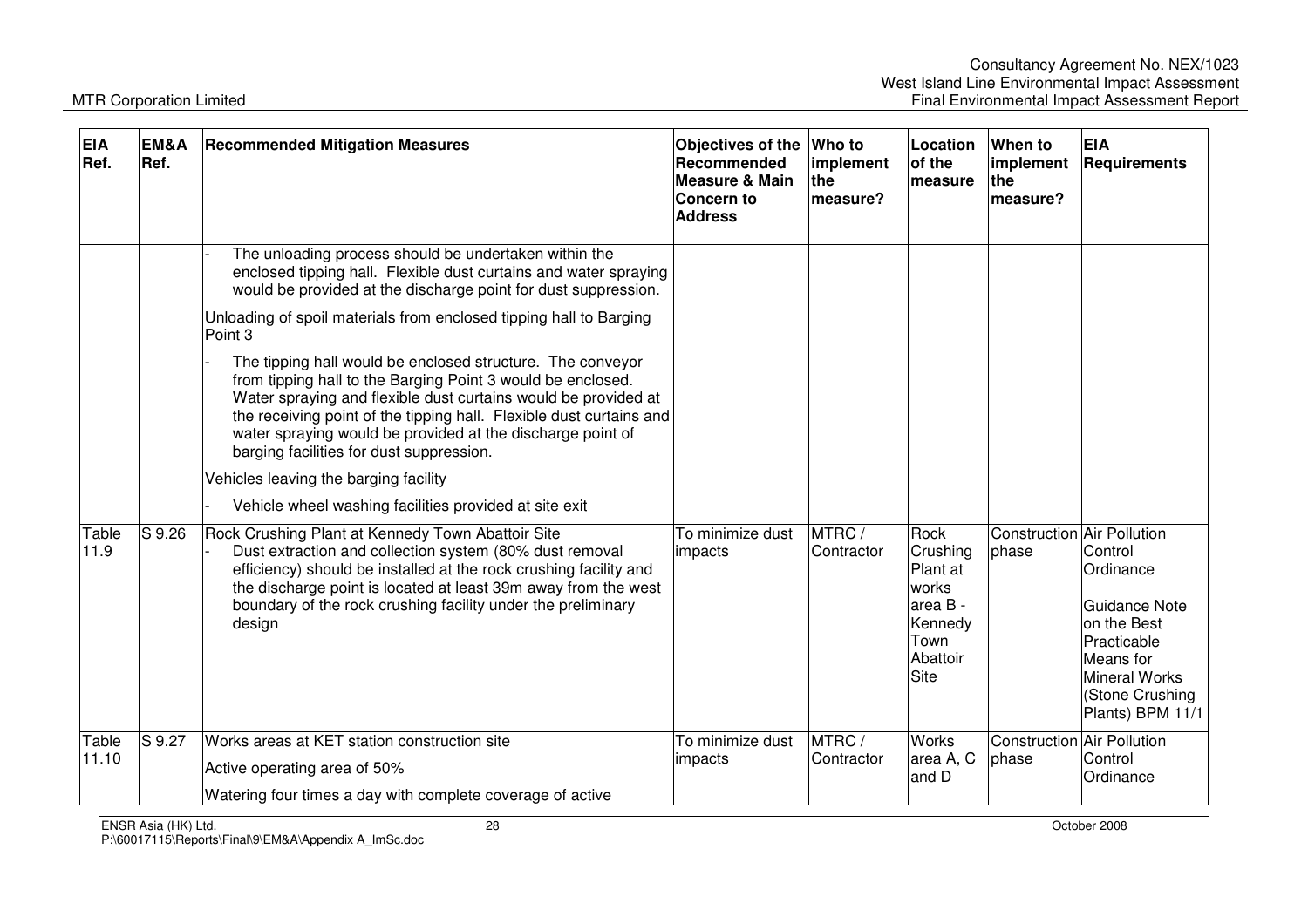| <b>EIA</b><br>Ref. | EM&A<br>Ref.       | <b>Recommended Mitigation Measures</b>                                                                                                                                                                                                                                                                                                                                                                                                                                                                                                                                                                                                                                                                                                                                                                                              | Objectives of the Who to<br>Recommended<br><b>Measure &amp; Main</b><br><b>Concern to</b><br><b>Address</b> | implement<br><b>the</b><br>lmeasure? | Location<br>of the<br>measure                 | When to<br>implement<br><b>Ithe</b><br>measure? | <b>EIA</b><br>Requirements                                                                       |
|--------------------|--------------------|-------------------------------------------------------------------------------------------------------------------------------------------------------------------------------------------------------------------------------------------------------------------------------------------------------------------------------------------------------------------------------------------------------------------------------------------------------------------------------------------------------------------------------------------------------------------------------------------------------------------------------------------------------------------------------------------------------------------------------------------------------------------------------------------------------------------------------------|-------------------------------------------------------------------------------------------------------------|--------------------------------------|-----------------------------------------------|-------------------------------------------------|--------------------------------------------------------------------------------------------------|
|                    |                    | construction area                                                                                                                                                                                                                                                                                                                                                                                                                                                                                                                                                                                                                                                                                                                                                                                                                   |                                                                                                             |                                      |                                               |                                                 |                                                                                                  |
| Table<br>11.10     | $\overline{S9.27}$ | Open work areas at temporary magazine site<br>Active operating area of 50%<br>Watering two times a day with complete coverage of active<br>construction area                                                                                                                                                                                                                                                                                                                                                                                                                                                                                                                                                                                                                                                                        | To minimize dust<br>impacts                                                                                 | MTRC/<br>Contractor                  | Open<br>works<br>larea at<br>magazine<br>site | <b>Construction Air Pollution</b><br>phase      | Control<br>Ordinance                                                                             |
| S 11.42 S 9.28     |                    | For both rock crushing plants, the requirements and mitigation To minimize dust<br>measures stipulated in the Guidance Note on the Best Practicable impacts<br>Means for Mineral Works (Stone Crushing Plants) BPM 11/1 should be<br>followed and implemented.                                                                                                                                                                                                                                                                                                                                                                                                                                                                                                                                                                      |                                                                                                             | MTRC /<br>Contractor                 | Rock<br>crushing<br>plants                    | Construction <b>APCO</b><br>phase               |                                                                                                  |
| S 11.42 S 9.28     |                    | Dust suppression measures stipulated in the Air Pollution Control To minimize dust<br>(Construction Dust) Regulation and good site practices:<br>Use of regular watering, with complete coverage, to reduce<br>dust emissions from exposed site surfaces and unpaved roads,<br>particularly during dry weather.<br>Use of frequent watering for particularly dusty construction<br>areas and areas close to ASRs.<br>Side enclosure and covering of any aggregate or dusty material<br>storage piles to reduce emissions.<br>Where this is not<br>practicable owing to frequent usage, watering shall be applied<br>to aggregate fines.<br>Open stockpiles shall be avoided or covered. Where possible,<br>prevent placing dusty material storage piles near ASRs.<br>Tarpaulin covering of all dusty vehicle loads transported to, | impacts                                                                                                     | MTRC/<br>Contractor                  | All works<br>areas                            | Construction Air Pollution<br>phase             | Control<br>Ordinance and<br><b>Air Pollution</b><br>Control<br>(Construction<br>Dust) Regulation |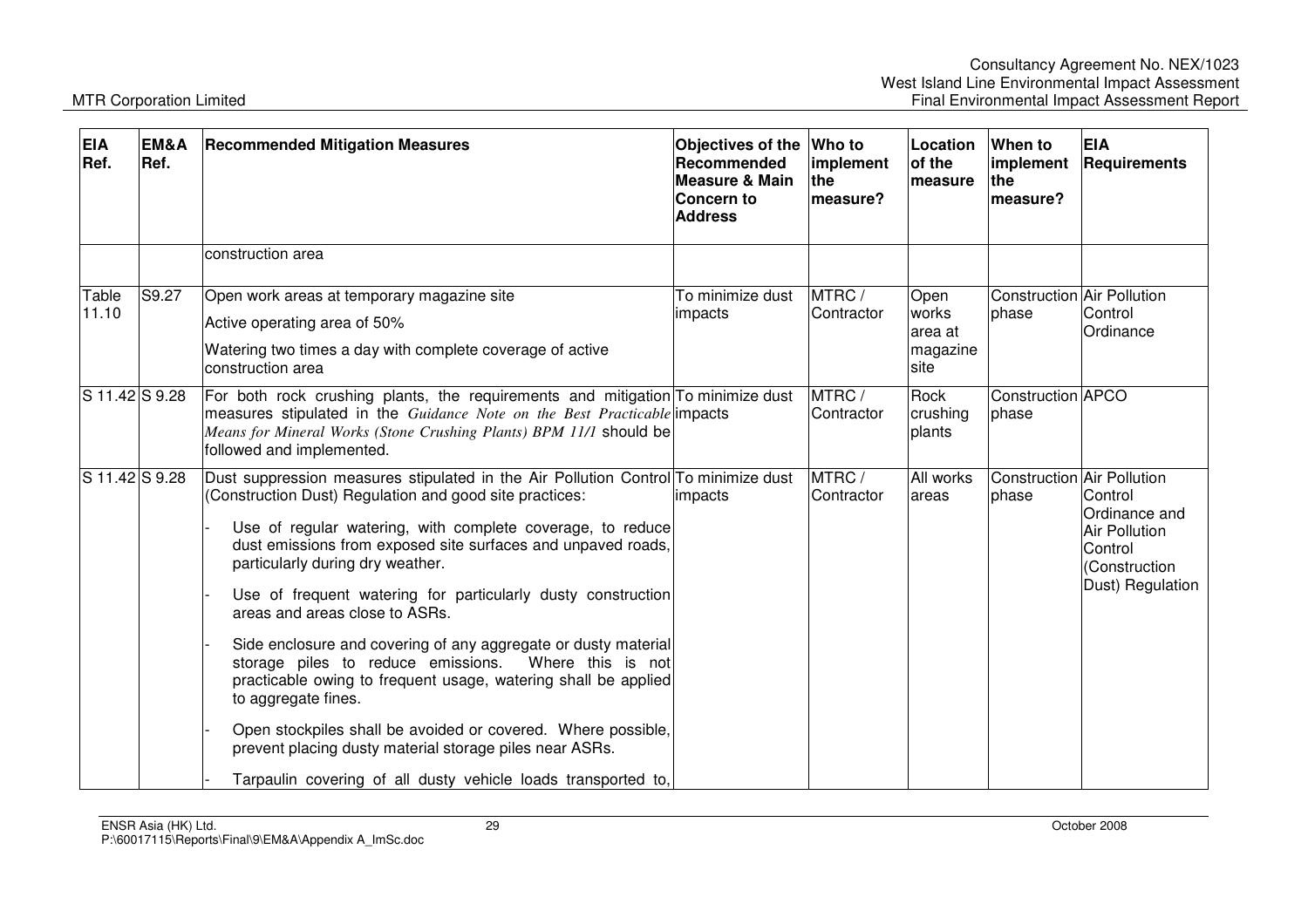| <b>EIA</b><br>EM&A<br>Ref.<br>Ref. | <b>Recommended Mitigation Measures</b>                                                                                                                                                                                                                                                                                                                                                                                                                                                                                                                                                                                                                                                                                                                                                                                                                                                                                                                                        | Objectives of the<br>Recommended<br><b>Measure &amp; Main</b><br>Concern to<br><b>Address</b> | <b>Who to</b><br>implement<br>the<br>measure? | Location<br>of the<br><b>Imeasure</b> | When to<br>implement<br>lthe<br>measure? | <b>EIA</b><br>Requirements |
|------------------------------------|-------------------------------------------------------------------------------------------------------------------------------------------------------------------------------------------------------------------------------------------------------------------------------------------------------------------------------------------------------------------------------------------------------------------------------------------------------------------------------------------------------------------------------------------------------------------------------------------------------------------------------------------------------------------------------------------------------------------------------------------------------------------------------------------------------------------------------------------------------------------------------------------------------------------------------------------------------------------------------|-----------------------------------------------------------------------------------------------|-----------------------------------------------|---------------------------------------|------------------------------------------|----------------------------|
|                                    | from and between site locations.<br>Establishment and use of vehicle wheel and body washing<br>facilities at the exit points of the site.<br>Provision of wind shield and dust extraction units or similar dust<br>mitigation measures at the loading points, and use of water<br>sprinklers at the loading area where dust generation is likely<br>during the loading process of loose material, particularly in dry<br>seasons/ periods.<br>Imposition of speed controls for vehicles on unpaved site roads.<br>8 kilometers per hour is the recommended limit.<br>Where possible, routing of vehicles and positioning of<br>construction plant shall be at the maximum possible distance<br>from ASRs.<br>Every stock of more than 20 bags of cement or dry pulverised<br>fuel ash (PFA) shall be covered entirely by impervious sheeting<br>or placed in an area sheltered on the top and the 3 sides.<br>Cement or dry PFA delivered in bulk shall be stored in a closed |                                                                                               |                                               |                                       |                                          |                            |
|                                    | silo fitted with an audible high level alarm which is interlocked<br>with the material filling line and no overfilling is allowed.<br>Loading, unloading, transfer, handling or storage of bulk<br>cement or dry PFA shall be carried out in a totally enclosed<br>system or facility, and any vent or exhaust shall be fitted with<br>an effective fabric filter or equivalent air pollution control<br>system.                                                                                                                                                                                                                                                                                                                                                                                                                                                                                                                                                              |                                                                                               |                                               |                                       |                                          |                            |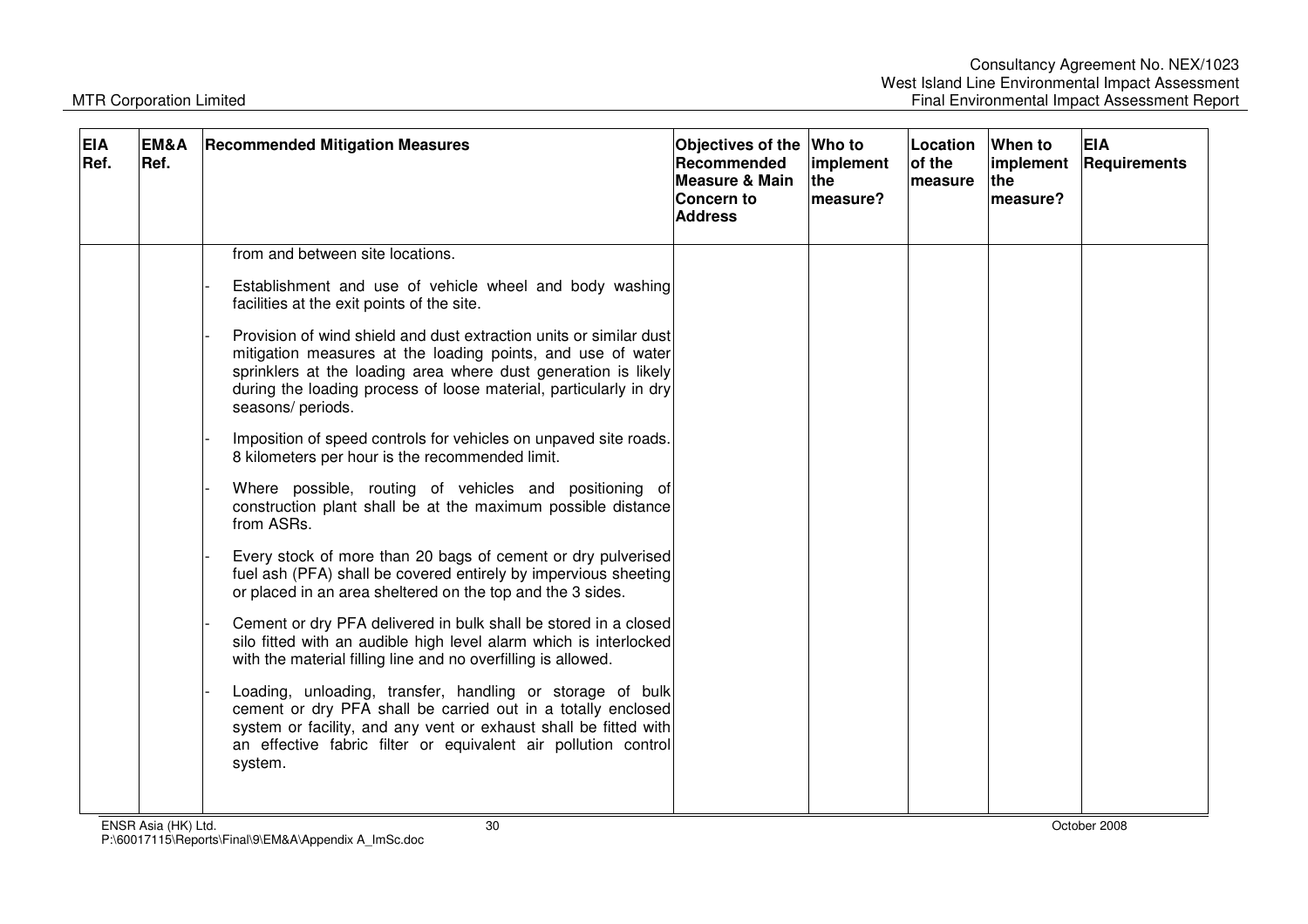### **Table A2 Implementation Schedule Specific for Works Area MA - Underground Magazine Site**

| <b>EIA Ref. EM&amp;A</b> | Ref. | <b>Recommended Mitigation Measures</b>                                                                                                                                                                                                                                                                                                                                                                                                                                                                                                        | <b>Objectives of the</b><br><b>Recommended</b><br><b>Measure &amp; Main</b><br><b>Concern to Address</b> | Who to<br>implement<br>the<br>measure? | <b>Location of</b><br>the measure | When to<br>implement<br><b>the</b><br>lmeasure?                       | <b>Reference</b>             |
|--------------------------|------|-----------------------------------------------------------------------------------------------------------------------------------------------------------------------------------------------------------------------------------------------------------------------------------------------------------------------------------------------------------------------------------------------------------------------------------------------------------------------------------------------------------------------------------------------|----------------------------------------------------------------------------------------------------------|----------------------------------------|-----------------------------------|-----------------------------------------------------------------------|------------------------------|
|                          |      | <b>Ecological Impact (Construction Phase)</b>                                                                                                                                                                                                                                                                                                                                                                                                                                                                                                 |                                                                                                          |                                        |                                   |                                                                       |                              |
| App.2.3<br>$- S. 6.1$    |      | Proposed works shall be designed to avoid or minimize direct To protect the natural MTRC /<br>impacts to natural habitats in the works area wherever possible.                                                                                                                                                                                                                                                                                                                                                                                | habitats in the works Contractor<br>area                                                                 |                                        | <b>Works Area</b><br><b>MA</b>    | Design and<br>construction<br>of the<br>magazine site                 | <b>EIA</b><br>Recommendation |
| App.2.3<br>$-S.6.2$      |      | Planting of vegetation shall be provided to compensate for the To compensate for the MTRC/<br>unavoidable loss of tall shrubland and woodland habitats. It shall ecological<br>be provided to re-vegetate the areas which would be 1m beyond associated with the loss<br>the security fencing and temporarily affected by the construction of vegetation<br>works (e.g. slope works, erecting security fence) after the<br>construction phase. The plant species selected for re-vegetation<br>shall make reference to the existing habitats. |                                                                                                          | impacts Contractor                     | <b>Works Area</b><br><b>MA</b>    | Construction<br>phase of the<br>magazine site                         | EIA<br>Recommendation        |
| App.2.3<br>$-S.6.2$      |      | Suitable plants, preferably with native species, shall be planted To compensate for the MTRC /<br>within the boundary of the completed magazine site to ecological<br>compensate for unavoidable loss of understorey vegetation associated with the loss<br>resulting from the proposed works on-site after the of vegetation<br>decommissioning of the magazine site. The compensatory<br>planting shall make use of native plant species with flowers/fruits<br>to attract wildlife.                                                        |                                                                                                          | impacts Contractor                     | <b>Works Area</b><br><b>MA</b>    | After<br>completing<br>the<br>construction<br>of the<br>magazine site | EIA<br>Recommendation        |
| App.2.3<br>$- S. 6.3$    |      | The two individuals of Hong Kong Pavetta (Pavetta To protect the 2 species MTRC /<br>hongkongensis) located within the footprint of the proposed from the proposed works Contractor<br>tunnel portal and access entrance shall be transplanted to a within the works area<br>suitable nearby tall shrubland or woodland habitats.<br>Transplantation shall be supervised by a suitably qualified<br>ecologist/horticulturalist                                                                                                                |                                                                                                          |                                        | <b>Works Area</b><br><b>MA</b>    | Prior to the<br>construction<br>phase of the<br>magazine site         | <b>EIA</b><br>Recommendation |
| App.2.3                  |      | The trees located within the works area shall be preserved as far $To$ protect the existing MTRC /<br>as practicable. If tree felling is unavoidable, feasibility of tree trees within the works                                                                                                                                                                                                                                                                                                                                              |                                                                                                          |                                        | <b>Works Area</b>                 | Prior to the<br>construction                                          | EIA                          |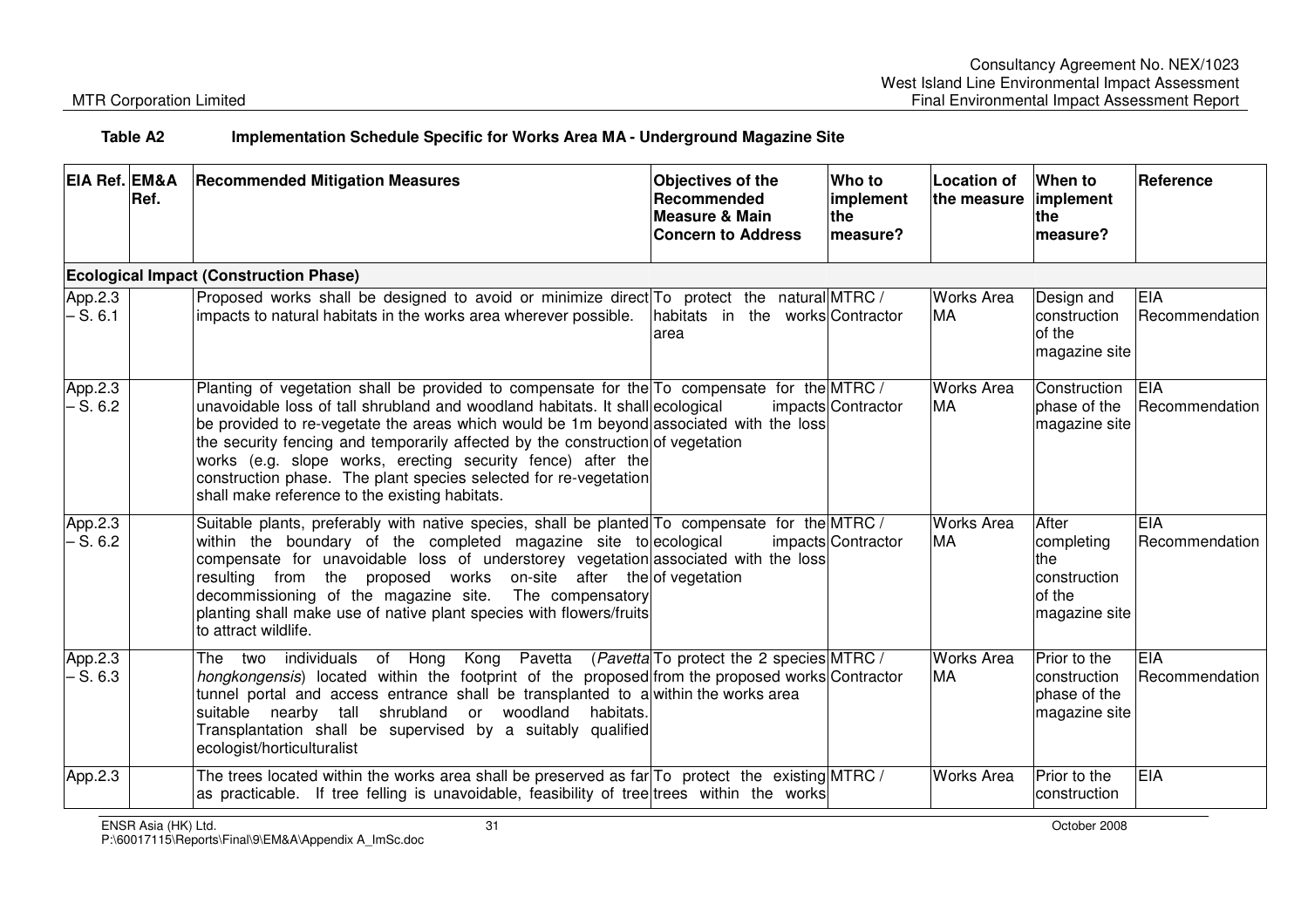| EIA Ref. EM&A         | Ref. | <b>Recommended Mitigation Measures</b>                                                                                                                                                                                                                                                                                                                                                                                                                                                                                                                                                                                                                                                                                                                                                                                                                   | <b>Objectives of the</b><br><b>Recommended</b><br>Measure & Main<br><b>Concern to Address</b> | Who to<br>implement<br>the<br>measure? | <b>Location of</b><br>the measure | When to<br>implement<br>the<br>measure?       | Reference                                  |
|-----------------------|------|----------------------------------------------------------------------------------------------------------------------------------------------------------------------------------------------------------------------------------------------------------------------------------------------------------------------------------------------------------------------------------------------------------------------------------------------------------------------------------------------------------------------------------------------------------------------------------------------------------------------------------------------------------------------------------------------------------------------------------------------------------------------------------------------------------------------------------------------------------|-----------------------------------------------------------------------------------------------|----------------------------------------|-----------------------------------|-----------------------------------------------|--------------------------------------------|
| $-S.6.4$              |      | transplantation and compensatory planting shall be explored shall area<br>be implemented.                                                                                                                                                                                                                                                                                                                                                                                                                                                                                                                                                                                                                                                                                                                                                                |                                                                                               | Contractor                             | <b>MA</b>                         | phase of the<br>magazine site                 | Recommendation                             |
| App.2.3<br>$- S. 6.5$ |      | All the existing trees and species of conservation importance (i.e. To protect the existing MTRC /<br>Silver-back Artocarpus, Artocarpus trees and the species of Contractor<br>identified<br>two<br>the<br>hypargyreus) located near the proposed works site shall be conservation importance<br>fenced off and the trunk shall be protected with hessian sacking near the works area<br>as far as possible.                                                                                                                                                                                                                                                                                                                                                                                                                                            |                                                                                               |                                        | <b>Works Area</b><br><b>MA</b>    | Construction<br>phase of the<br>magazine site | <b>EIA</b><br>and operation Recommendation |
| App.2.3<br>$- S. 6.6$ |      | Noise control measures including the use of quiet excavation To minimize the noise MTRC /<br>methods, quiet construction plant and temporary noise barriers disturbance<br>shall be implemented                                                                                                                                                                                                                                                                                                                                                                                                                                                                                                                                                                                                                                                          | to<br>wildlife near the works<br>area                                                         | the Contractor                         | <b>Works Area</b><br>MA           | Construction<br>phase of the<br>magazine site | <b>EIA</b><br>and operation Recommendation |
| App.2.3<br>$- S. 6.7$ |      | Standard good site practice measures shall be implemented, To minimize ecological MTRC /<br>including<br>Placement of equipment or stockpile in designated works<br>areas and access routes selected on existing disturbed land<br>to minimise disturbance to natural habitats.<br>Construction activities should be restricted to work areas<br>$\bullet$<br>that would be clearly demarcated. The work areas should be<br>reinstated after completion of the works.<br>Waste skips should be provided to collect general refuse<br>$\bullet$<br>and construction wastes. The wastes would be disposed of<br>timely and properly off-site.<br>General drainage arrangements should include sediment<br>and oil traps to collect and control construction site run-off.<br>Open burning on works sites is illegal, and should be strictly<br>prohibited. | limpacts                                                                                      | Contractor                             | <b>Works Area</b><br><b>MA</b>    | Construction<br>phase of the<br>magazine site | <b>EIA</b><br>and operation Recommendation |